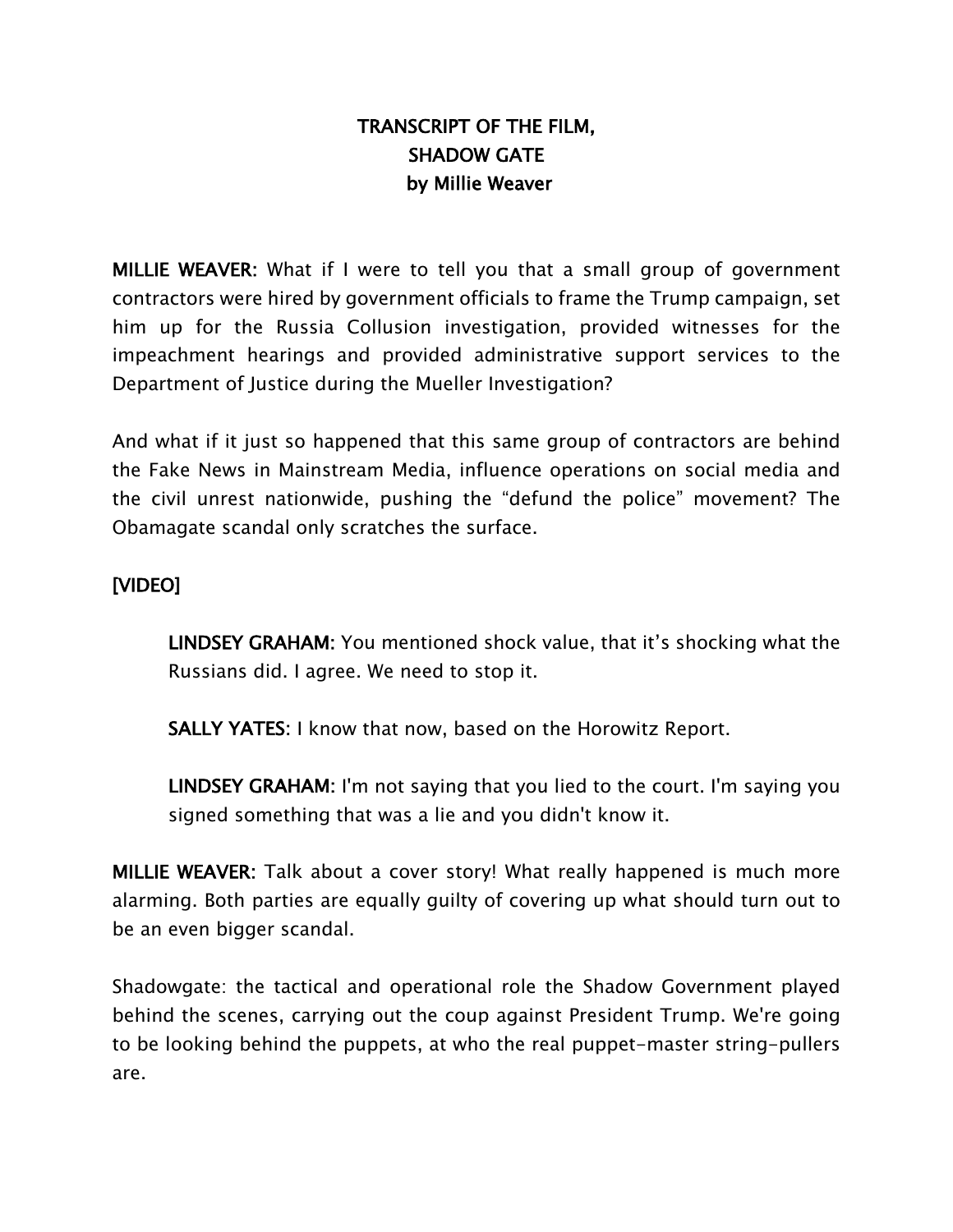The material presented in this documentary should concern people of all political affiliations. This is about real players; people whose names never come up but should. Career politicians are definitely part of the Beltway Swamp, even aspects of the Deep State - but they are not the Shadow Government.

The Shadow Government consists of government contractors, defense intelligence, security and so on. Our government mostly consists of front-facing desk jockeys that are compartmentalized in cubicles, there to cover up for the fact that most of the real work is outsourced to contractors, aka the Military Industrial Complex.

That way, what the public sees through FOIA requests, investigations, congressional hearings or otherwise is as clean as a whistle. All the dirty work is kept private with contractors in clandestine networks. These contractors have used their connections, power and influence to create an unprecedented international criminal enterprise, where blackmail is traded and people's personal data is gold.

MILLIE WEAVER: Two whistleblowers, Tore and Patrick Bergy, who both worked extensively within the Shadow Government as contractors have come forward with revelations that may be part of the biggest whistleblowing event to date.

TORE: I'm one of thousands faceless, patriotic Americans that work within the shadows and had been doing that for a very long time. People that worked for John Brennan approached me while I was in my specialist training, while I was in the Navy.

When I was recruited, it was for electronic warfare. Then, I ended up in Information Warfare and ironically, the base that I first went to for electronic warfare is now Information Warfare.

PATRICK BERGY: My job was for a company called Dynology, which was owned by Obama's National Security Advisor, General James Jones and I answered directly to his son. I worked for them for about eight years, from 2007 to 2010.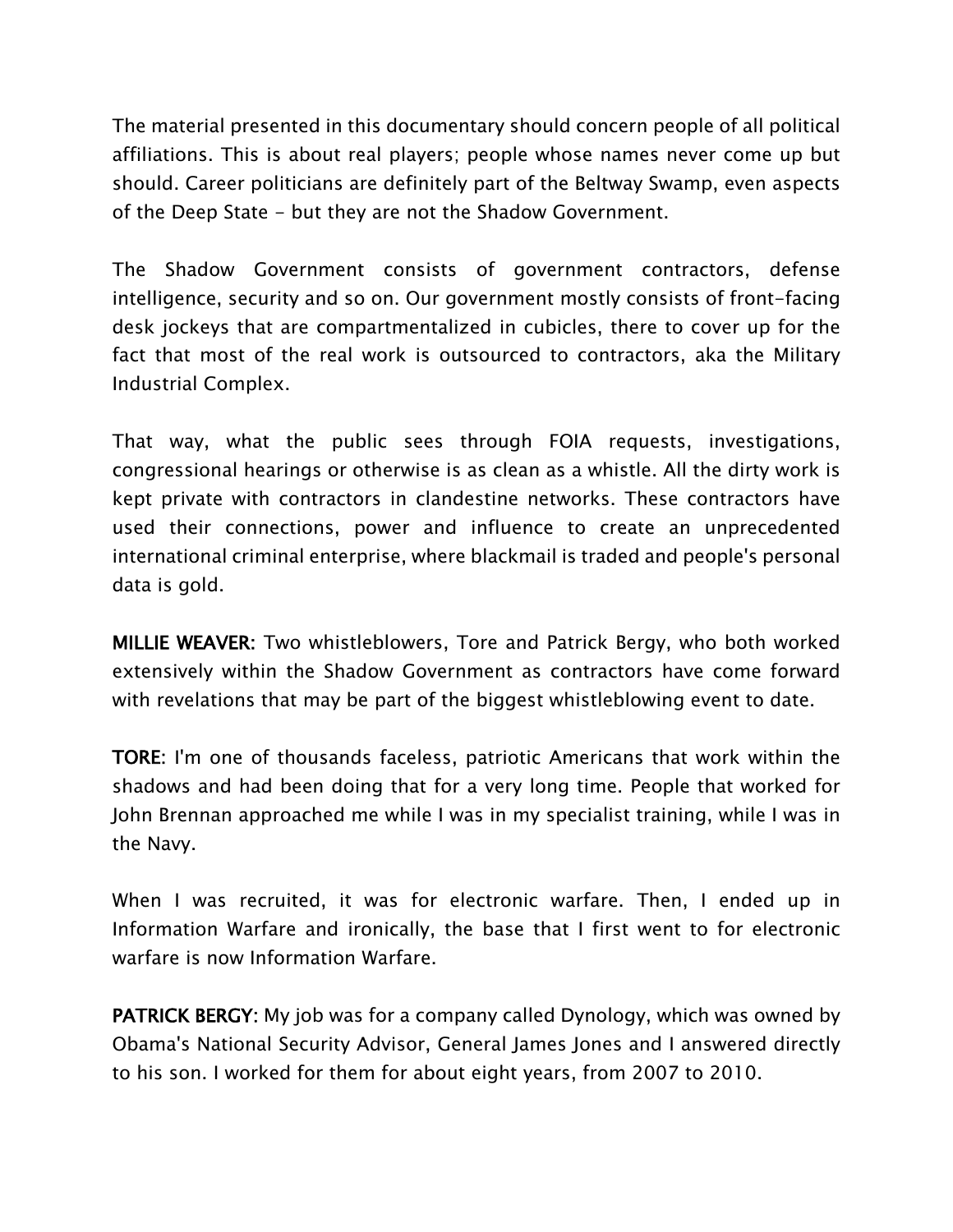My focus was primarily in the development on a couple different contracts for the Department of Defense for the development of the capabilities for "Interactive Internet Activities", being something that helps support CNO, which is Computer Network Operations, hacking and different things like that and Information Operations, which would be your actual Influence Operations.

It's a supporting application that's really kind of like a Microsoft project, which allows you to manage large projects, like enterprise-level projects, but instead of managing the construction of a 14-story building, it's managing the most malevolent operations that you could imagine.

TORE: I was a contractor for various intelligence agencies that were privatelycreated, so they were private contracting agencies, because unlike what most people think, our intelligence doesn't stay within our borders or within federal buildings.

PATRICK BERGY: The Shadownet was the commercial version of an IIA weapon, IIA being "Interactive Internet Activities". That's the military nomenclature for what basically, you've heard just being described for the last three or four years, with all the Fake News and the Fake News journalists and fake stories, fake dossier - all these things are attributes and characteristics of IIA, which is social media psychological warfare.

We began that really in 2007, when right after the policy guidelines first came out. We were one of the first contracts with the DOD that I'm aware of, trying to help the 4th Psychological Operations Group understand how to go from dropping flyers from planes to a more micro-targeted, social media, psychological warfare application, where you could select an individual target or a group target - or an entire country, if you wanted to.

TORE: What I did was something called localization or L-10N. So, a localization strategy is, you find a group of people; that could be a whole country, a city, a certain religious group, a six-block radius, like CHAZ and you try to get in their mind.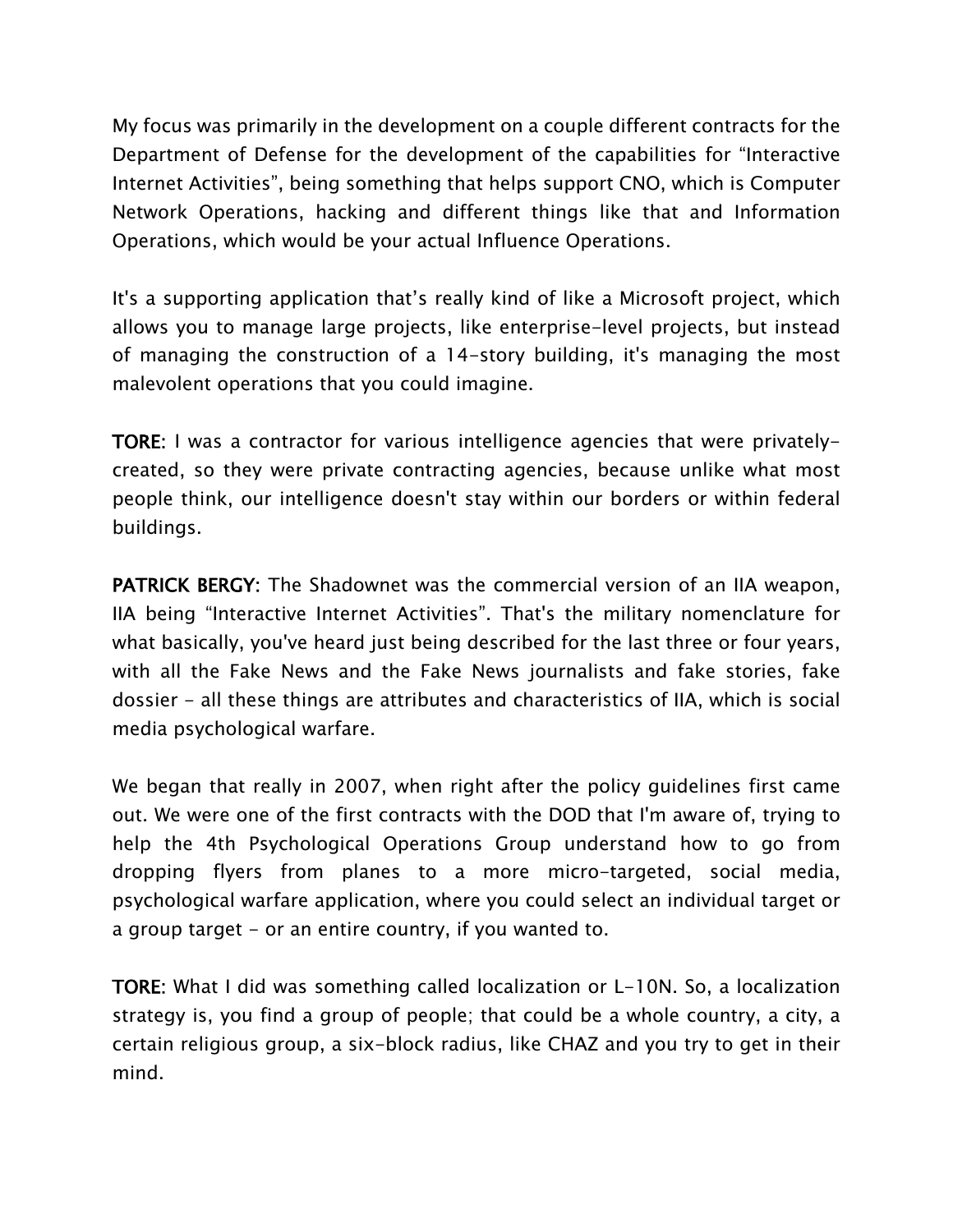You have to understand how they eat, how they walk, how they talk, what they like, what pushes their buttons, what drives them nuts, what upsets them, what makes them happy. And then you use that to your advantage to push whatever ideology or product or direction you want them to go, marrying together cultural appropriation, language, nuances of the demographic that you are targeting or the nation you are targeting.

It pries into your demographic, your world, so if I want to blackmail you and put you under my thumb, not only will I know everything, but I will know your deepest, darkest fears; I will know people I can get in contact to find out more about you.

Maybe you had an old hockey injury, so if I wanted to attack you, I'd know where to hit you.

PATRICK BERGY: You understand enough about someone and you can hack their shadow, you can use their fears, you can use their anxieties.

Sound anything like pandemics that you recognize, here?

MILLIE WEAVER: Oh yeah, definitely.

PATRICK BERGY: So, you can use those things to help reflexively control or influence and target an individual or whoever it is, or a group of people or an entire election, an entire country

TORE: What Patrick Bergy created was a program that was based off of the strategies that we used in person. It was a psychological operation but that crunches data with the use of psychological operations, so you can predict how your target will respond.

PATRICK BERGY: I spent like seven years overseas; a couple of those years were specifically related to IIA, so I understood certain things when.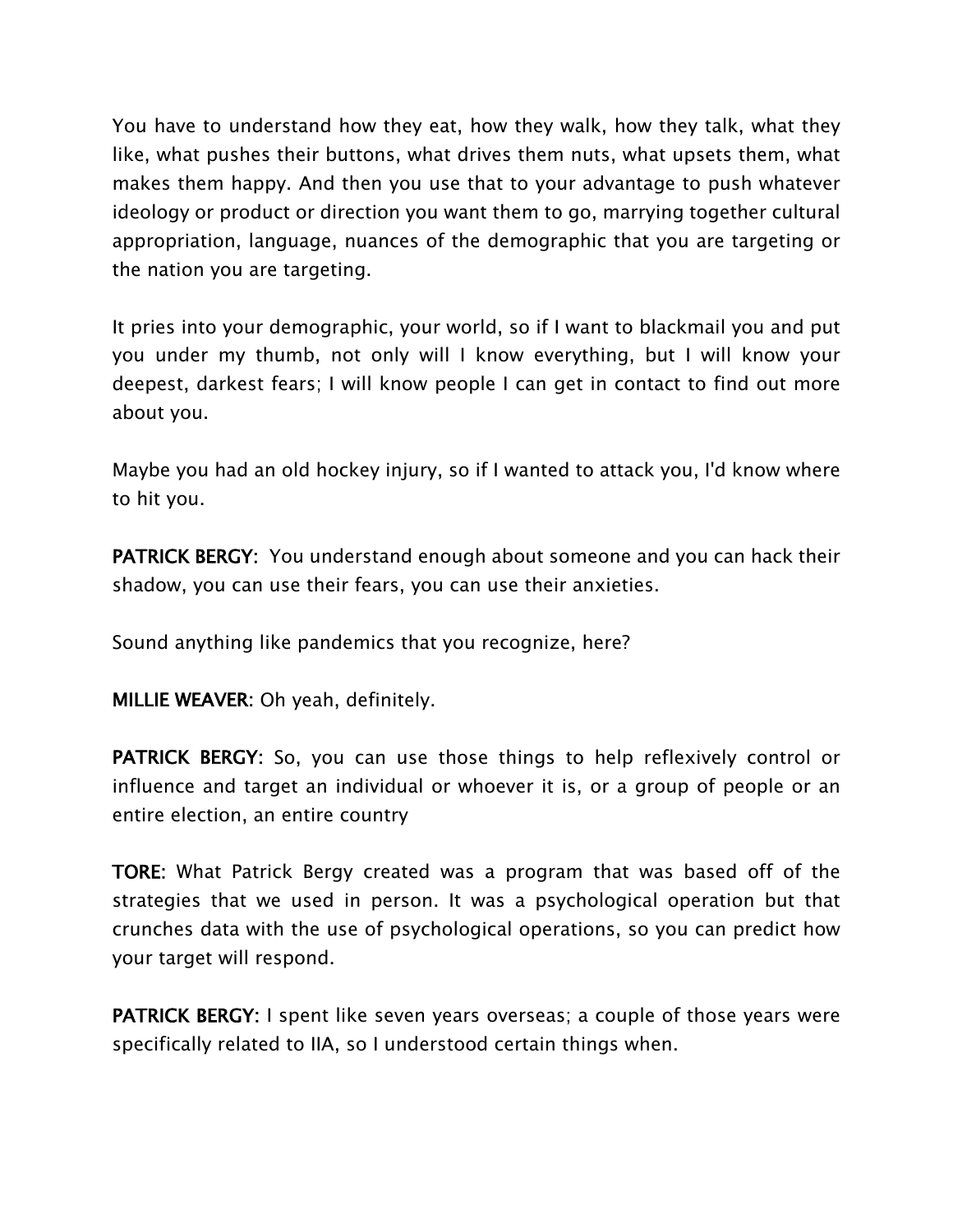TORE: We hijacked the Afghan elections. How did we do that? We had to understand how the Afghanis think. We had to go to the areas that were anti-Taliban, because the Taliban political group was now more militant than it was political. We used that to our advantage and formulated a plan where we would sway their thoughts to believe that "XYZ candidate" is the way to go, because then, you won't get robbed and we'll tame the Taliban - but we had to do it in their way. So, he created the algorithm that does that for you

PATRICK BERGY: When we were largely doing this, it was done by analysts. Now, this is more done, automated through Artificial Intelligence, which is just a common iteration of the program or application development process.

The database component ends up allowing you to build behavioral profiles on individual targets and through those behavioral profiles you can develop or implement reflexive control, which allows you to understand - with enough information about someone - you can predictably determine how they're going to react.

TORE: I was really good at what I did, really good and I can still do it, too. I'm not doing it now though

MILLIE WEAVER: Well, don't be doing that, Tore!

TORE: You wouldn't know if I was, too!

But I helped them train algorithms with the strategies that I had created, all these years.

PATRICK BERGY: They had asked us to bring the application to a classified network. But Jim sent him a bogus, just a made-up, ridiculous bid to actually do that, because if it went on a classified network, we couldn't turn around and sell it commercially. We went on, after that to another contract in Tampa, took everything with us.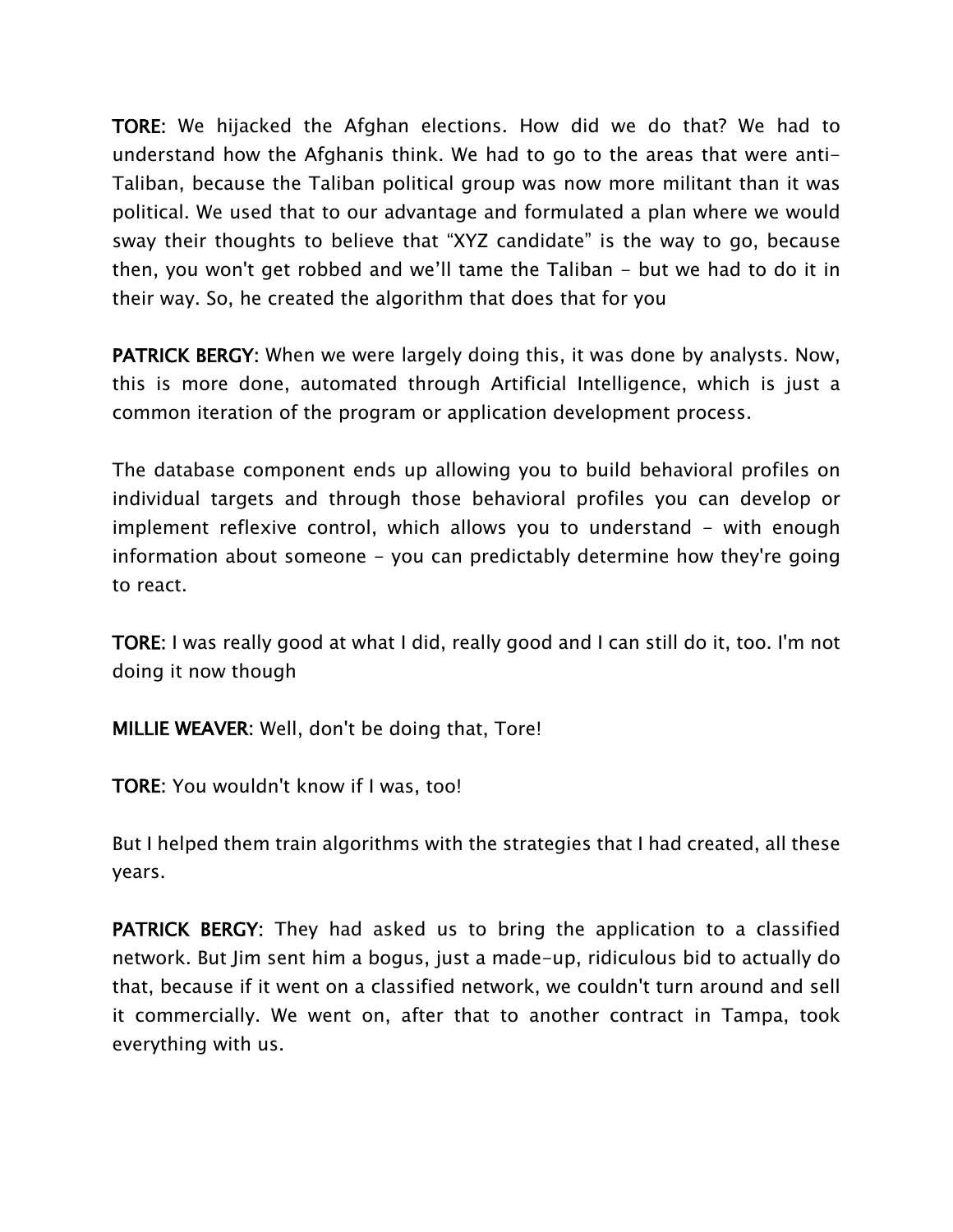4th Psychological Operations Group had no idea that we were going to be taking their years' worth of work, that they paid us to do  $-$  the taxpayers paid us to do - and we kept the intellectual property rights to it and remarketed it, branded it commercially as the Shadow.

So, I come back here and I see these guys back here, in America have just been having a field day utilizing the technology that we've been developing to alter the outcomes of our elections in America.

MILLIE WEAVER: This technology was so successful, they couldn't resist the temptation to not use it commercially and have the power to affect outcomes of elections at home. The commercial and black market value of such a technology is incalculable.

PATRICK BERGY: This is the mobile mega Shadownet mobile. My laptop sits in here and then I got uh two 4k capture cards. I can do VTC and this charges all the camera equipment, so while I'm riding, I'm told I'm getting as much as 40 amps.

These are the same cases that we used to build out our Skips; our SC2IPs, which is a Small Command and Control over IP.

And when I was working with JCSE, we would take these cases and build out networks. This is a Small Command and Control over IP. It's just only running on one unclassified network.

SIM-enabled Wi-Fi router and if I get decent cell connection, then I can run the multiple cameras and I can put multiple images in one screen and I can run all that from my cell phone, that I have mounted here.

MILLIE WEAVER: The group of whistleblowers from the NSA and other classified data collection agencies, referred to as the Global Surveillance Whistleblowers were used as a vector to legalize what was then illegal dragnet spying on everyone, 24/7.

### [VIDEO]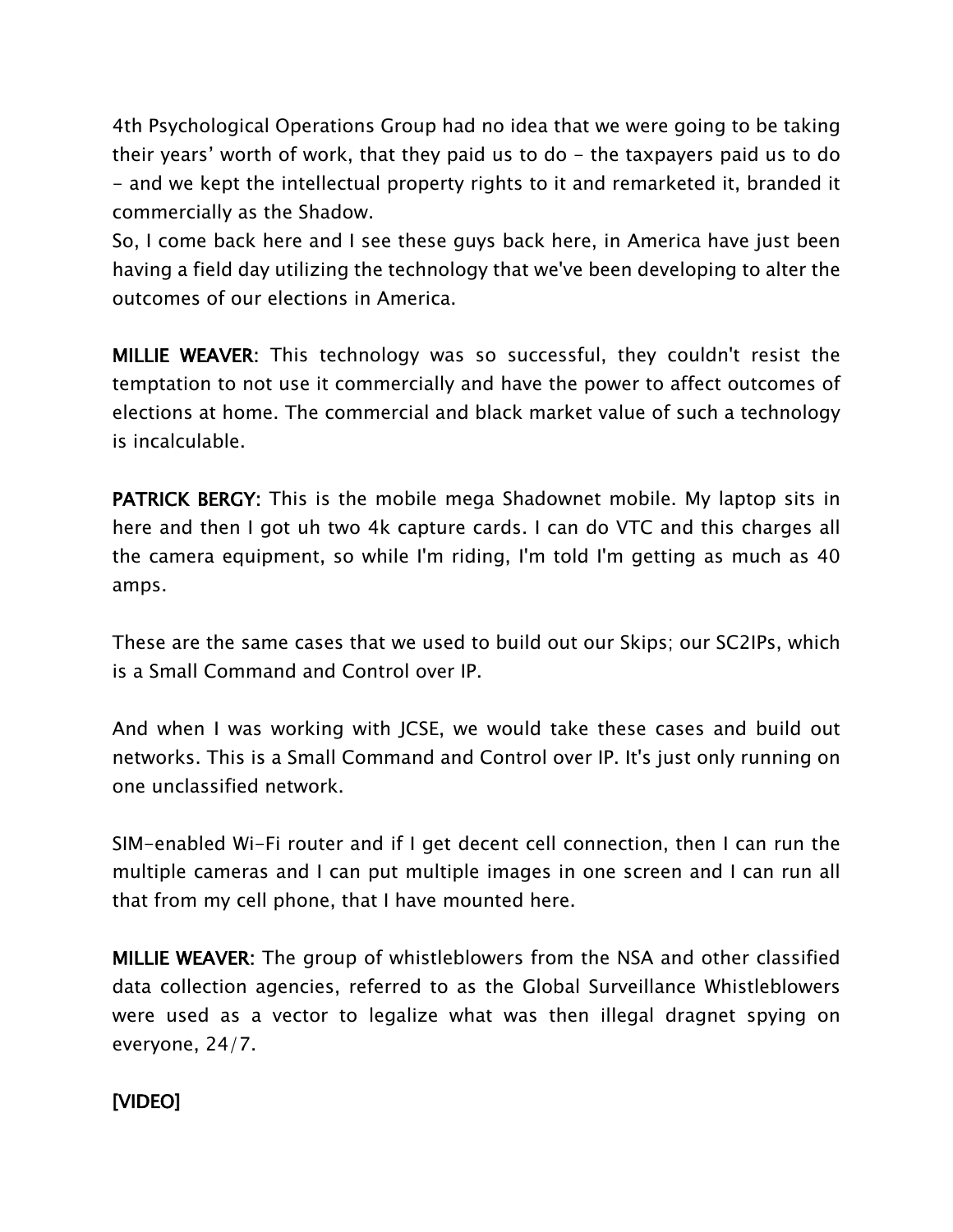60 MINUTES: The NSA and its former head, General Hayden declined to comment for this story.

MILLIE WEAVER: The FISA Amendment Act of 2008 had section 702, that permitted the government to spy on citizens with a warrant from the Foreign Intelligence Surveillance Court.

The NSA data system collects everything through what's called the Upstream, where everything is stored for 72 hours then dumped. However, if one could twin this stream of data they could privatize it. Imagine what you could do with that?

Tore alleges that she worked for John Brennan at the Analysis Corporation and Global Strategies Group.

What is the analysis corporation?

TORE: It is a company that does a lot of things, varying from administrative work, to analyses, to data collection, biometric collection. I mean, whatever contract they've been awarded by the government, they do. It could be something as simple as janitor duties.

#### [VIDEO]

STATE DEPARTMENT SPOKESMAN DURING 2008 PASSPORT SECURITY BREACH: In case you missed the Secretary's words upstairs, she reached out to Senator Obama to say that she was sorry that this had happened, that there were these unauthorized accesses to his passport files.

One incident this past summer, where there was a trainee in the Passport Office who had an unauthorized access of Senator Clinton's passport file. Now, in the case of Senator McCain, we detected earlier this year, one of the same people who accessed Senator Obama's passport file also accessed Senator McCain's passport file.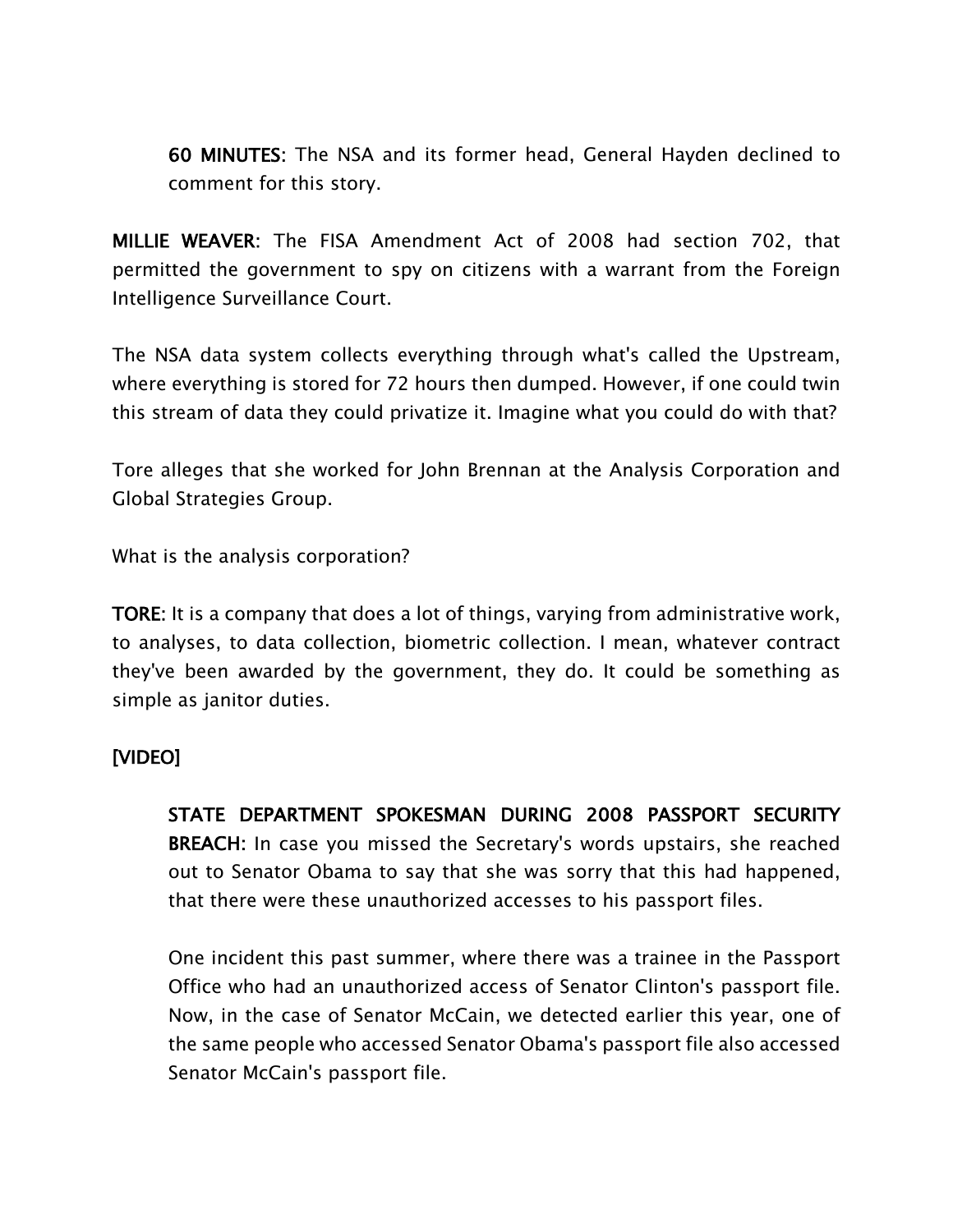This is the same individual who was disciplined but at this point in time, still remains working with the contractor.

MILLIE WEAVER: She claims to be the actual person who moved the electronic files at Stanley, Inc and CGI in 2008, which publicly was falsely alleged to be a "hack". What can you tell us about the CGI-Stanley passport incident?

TORE: See, Brennan has a certain MO, okay? When he wants to get something, he pretends there's a hack. So, I was asked, when I was stateside, "Hey, would you go by that office and pull all this data from the State Department?" and I said, "Of course I will."

I put it on two rugged drives. They were like the orange tips, really big drives and I put it on there and then later, it's like, "Oh, they were hacked." And I'm thinking, "Um, I didn't hack anything. I was told to do it."

So, I just kind of watched what was happening. One person actually committed suicide or something and the other two were found. I'm like, "But there was no hack!" And that that's a going theme. You know that, right?

MILLIE WEAVER: Wow. If it wasn't a hack, I'm presuming that means you took the information off of their servers and computers?

TORE: Correct.

MILLIE WEAVER: So, that information was then missing?

TORE: Correct.

MILLIE WEAVER: What would be the point of that? What were they trying to hide?

TORE: Well, if I removed it, that means someone else was there to replace it, right? So, I remove the factual, actual information and then someone goes behind - that's like super switch. I didn't see that until in retrospect.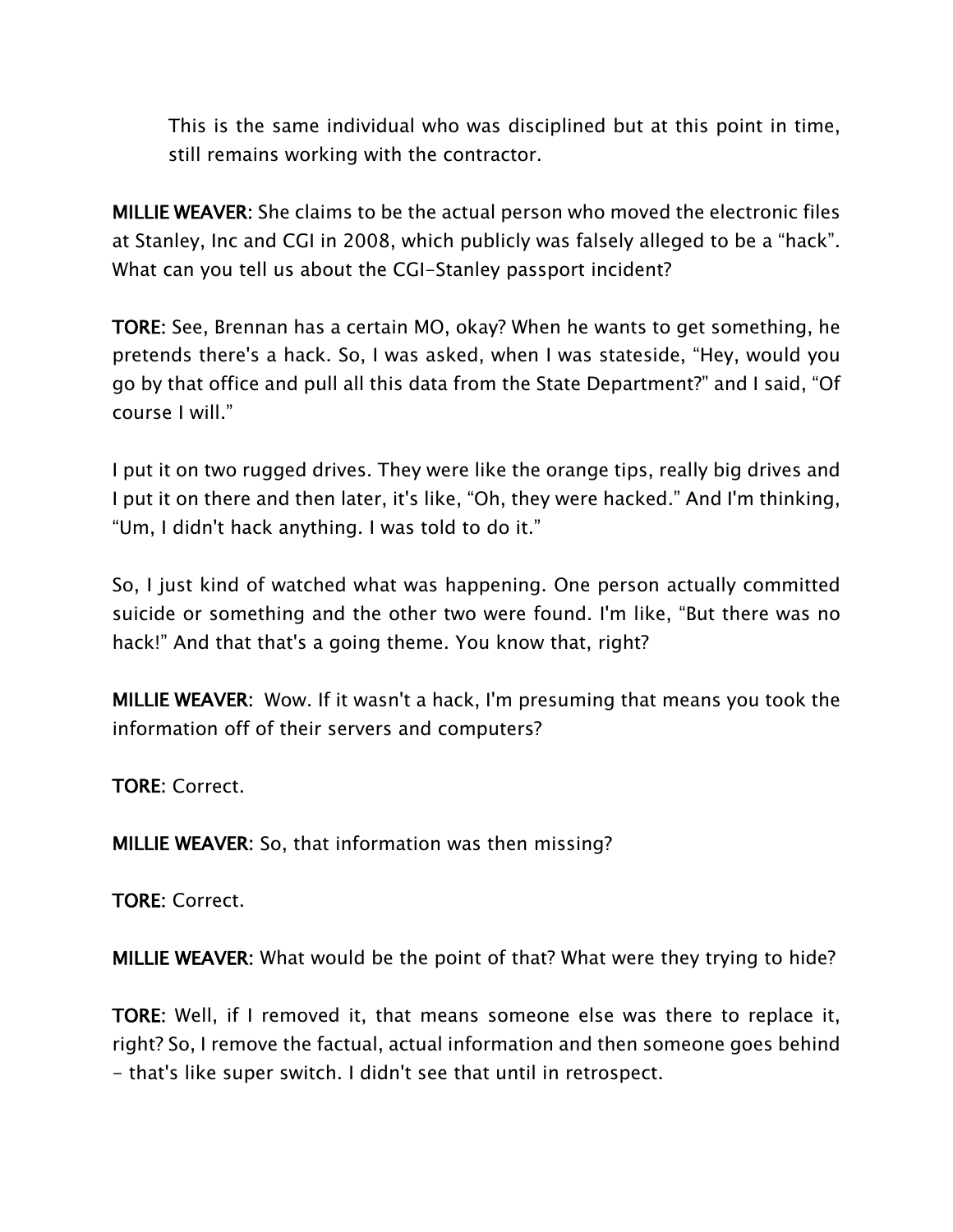Because for me, going to copy a server off of a consulate computer, State Department, wherever would be normal. If we had a contract with them, they would tell me what terminal, I'd scan the barcode, make sure that I was at the right computer and do my job.

So, I removed data. That means someone else replaced it.

MILLIE WEAVER: So, what is the relationship between Global Strategies Group, Analysis Corporation and Canadian Global Information?

TORE: They all do the same thing. They're the Jacks of all Trade, except for the fact that Global Strategies Group was actually a hub for all information; in and out, in and out.

All of the directors there were former GCHQ, CIA, NSA, MI6, MI5, German intelligence. You have to wonder, why are all these former heads heading up consulting firma and what were they consulting? And they weren't consulting. They were collecting everybody's data and privatizing it.

MILLIE WEAVER: John Brennan, working within his network of contracting companies, such as Stanley, Canadian Global Information and the Analysis Corporation helped then-Senator Barack Obama get elected using Internet influence operations.

March 5th, 2013, Brennan gets confirmed as CIA Director, dodging controversy over his involvement in the CIA Enhanced Interrogation scandal.

Now, tell us about these data bridges to the NSA. Is that legally obtained information?

TORE: I mean, that's kind of what Snowden did, too.

MILLIE WEAVER: According to sources closely-connected to this subject, under John Brennan's direction, Snowden created a data bridge from the NSA database into private servers controlled by private intelligence and cyber security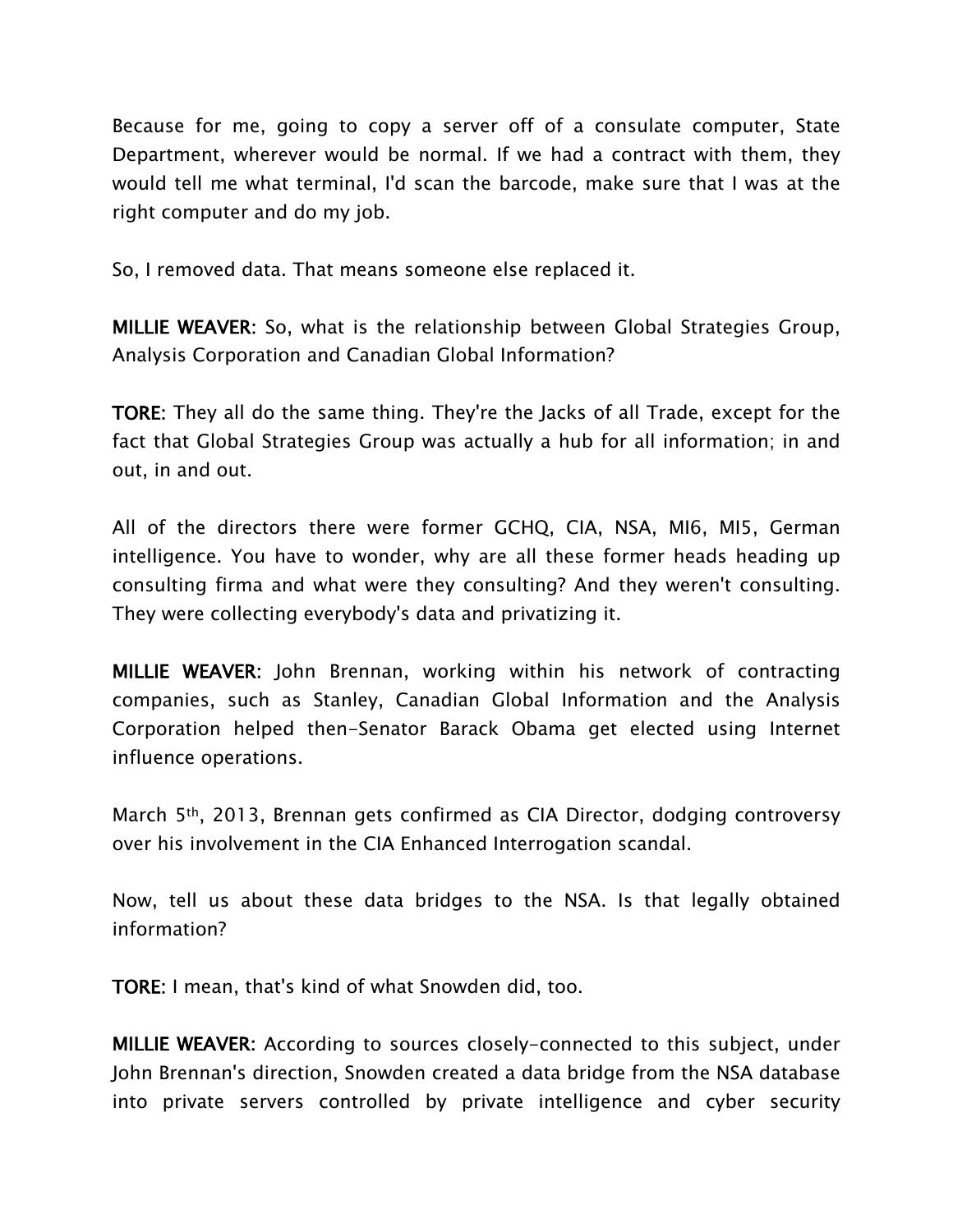contractors, aka the Analysis Corporation, Global Strategies Group and Canadian Global Information.

TORE: The twinning of streams is duplicating the information in the Upstream. That's crazy. To think that another company is copying all emails, texts, phone calls, messages, emojis, Instagrams, tweets - anything you can imagine that's being uploaded, that has to go into the 72-hour holding is suddenly being pushed offshore. That sounds kind of illegal, because it is.

MILLIE WEAVER: June 5<sup>th</sup>, 2013. Edward Snowden goes public with the NSA program PRISM, revealing the NSA collects Internet traffic of all US citizens from major Internet and telecom companies through the FISA 702 program.

Snowden's actions kicked off, on the federal level justification for spying on US citizens, including the Senate and Congress, in the name of preventing US citizens with Classified or Top Secret clearances from being able to repeat Snowden's actions. This opened the door for the creation of ClearForce.

July 4th, 2013 CGI and GCHQ launch a Defense Cyber Protection Partnership (DCPP), which includes sharing threat intelligence.

So, these were all private corporations that even had foreigners working in them and they had access to NSA servers?

TORE: Of course they did. How do you think we found, through facial recognition of the FBI the Belgium Bomber? Why would we have their facial recognition data?

MILLIE WEAVER: So, is this legal, what you're telling me and why would they do it? Why would they set this up this way?

TORE: So, sharing our information and our private identifying information, facial recognition biometrics outside of the United States for official purposes, like at a consulate and an embassy, through Secret Service or anything like that is legal or through Interpol - but to have a company that houses everybody's data and any private person can buy that data or investigate that data or analyze that data, that's not. And that's exactly what GSG was doing.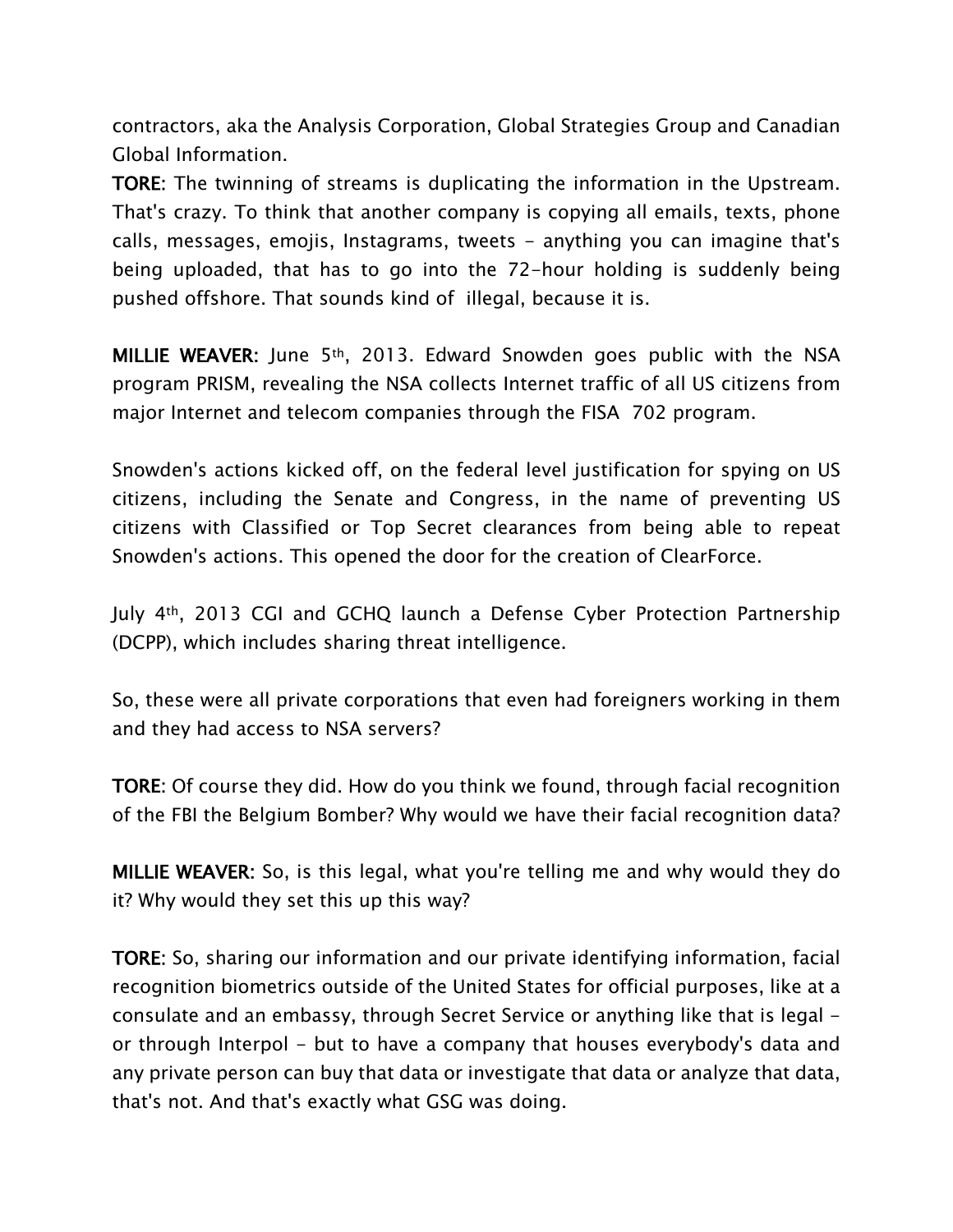### [VIDEO]

[CNBC BROADCAST]: Early 2009, John Brennan left government and went to work for a small intelligence contractor here in the Virginia, area suburban Virginia area, just outside of Washington. The company was called the Analysis Corporation. There are subsidiaries of subsidiaries. Some of these companies are spun out, go public, go private, again. It's kind of hard to keep track of them.

MILLIE WEAVER: In just four months, GSG, CGI and other private contractors allegedly had unauthorized access to the entire Five Eyes network; unfiltered, unrestricted, decompartmentalized, outside any government regulation or oversight.

Not surprisingly, the CIA gets caught one year later spying on the US Senate. Their excuse, it was their own network they had set up for the Senate to use, so they had authorization.

### [VIDEO]

[C-SPAN BROADCAST OF SENATE HEARINGS] SEN. ROBERT WYDEN (D-OR): Would you agree that the CIA's 2014 search of Senate files was improper?

CIA DIRECTOR JOHN BRENNAN: This is the annual threat assessment is it not? Yes. These were CIA computers at a CIA-leased facility. It was a CIA network that was shared between Senate staffers conducting that investigation for your report, as well as CIA personnel.

SEN. ROBERT WYDEN (D-OR): The reality is those computers, in effect belonged to the CIA but they were reserved exclusively for the committee's use.

NSA DIRECTOR, GEN. HAYDEN: We accelerated our ability, our - for one of a better word - invasiveness and into communications networks in which legitimate targets coexisted with legitimately-protected communications.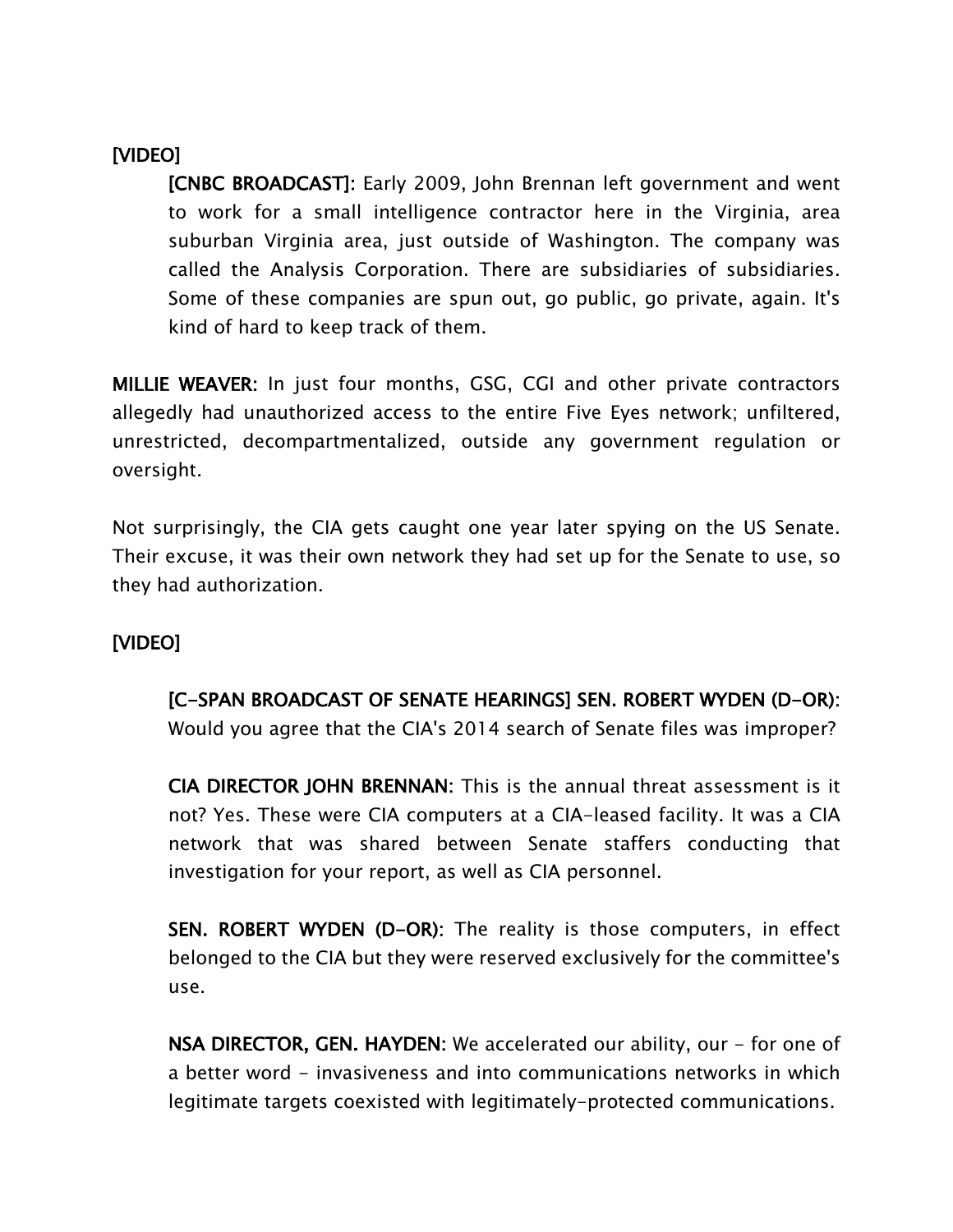PATRICK BERGY: Obama takes office and General Jones is being sworn in as National Security Advisor. His son, General Jones's son copyrights "CKMS", Congressional Knowledge Management System.

Within a couple months after he leaves office in 2010, Dynology gets contract for CKMS, the Congressional Knowledge Management System, which basically controls all of the scheduling, the addresses, the documents, everything for the Congress.

CKMS is going to give you access to unlimited information. Think about the information you could get from that.

MILLIE WEAVER: If we look on usspending.gov, we see Dynology was awarded contracts for the Congressional Knowledge Management System. However, one contract stands out, where Dynology was awarded a contract by the Department of Defense that includes a mention of the Congressional Knowledge Management System.

A closer look shows that the award description is for "CKMS Hosting Labor/Admin Core Data." The primary place of performance is Germany and the North American Industry Classification description is "Data Processing, Hosting and Related Services," even one section stating, "Manufacturing Outside the United States, Use Outside the United States."

Let it sink in, that these official documents suggest the Congressional Knowledge Management System, outsourced to a private contractor is hosted, managed and stored in servers in Germany. This is very disturbing.

With the Senate's computer network compromised by John Brennan's CIA and the Congressional Knowledge Management System being hosted, managed and stored overseas by General Jones's company, the ability for these contractors to eavesdrop on both the House and the Senate is staggering.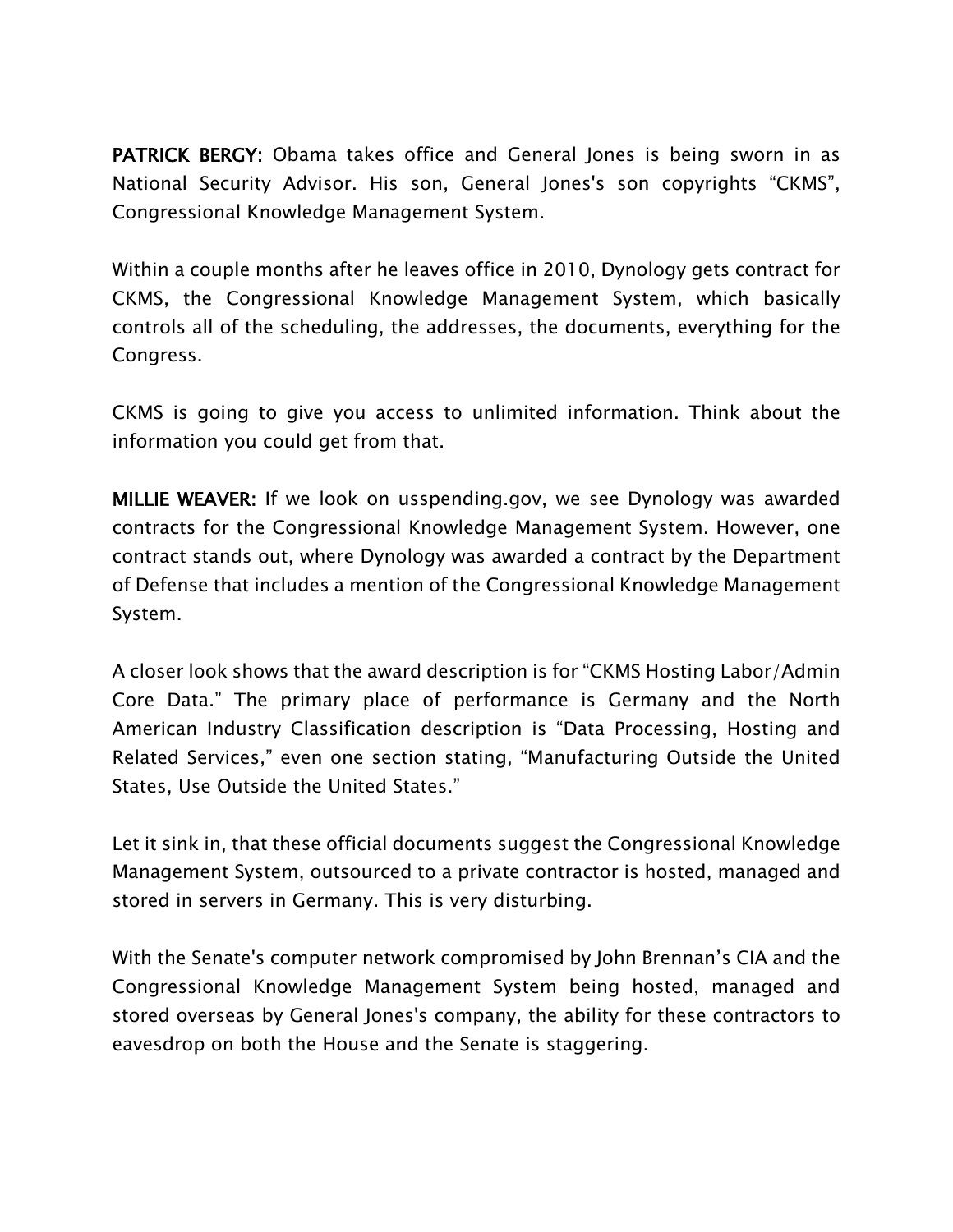**PATRICK BERGY:** When I brought this up, back in 2018, shortly after that, Dynology lost the contract that they had had since 2011/2012 with CKMS and that contract went to another company, a company that exists as nothing more than a website and a maildrop, a mile or so from Dynology's Tampa office controlling the entire Congressional Knowledge Management!

TORE: And if you look at the contracting database, they'll say that, "Oh, they have an American entity!" and it's like, "But it's the same CEOs for this Canadian Company, I'm so confused!"

So, they even falsify information, so they can obfuscate where our federal tax dollars are going. And don't forget they all share contracts, they all subcontract, co-contract.

PATRICK BERGY: PSYGroup has the exact same product as Dynology, the Shadownet and Eyesight, right? Yet, the owner of Dynology sits on the board of directors of PSYGroup, which in my opinion, is kind of like the owner of Coke sitting on the board of directors of Pepsi.

TORE: TAC, CGI and all these LLCs, they just keep cycling and cycling all of them.

#### [VIDEO]

[CBS BROADCAST ABOUT OPM HACK]: The Social Security numbers of 19.7 million Americans subjected to federal background checks, as a condition of employment are now in the hands of hackers.

MILLIE WEAVER: In June 2015, the Office of Personnel Management announced a major data breach. Tell us about the OPM hack.

TORE: Okay, so that's another Brennan job, another "hack", supposed hack and this is to obtain, delete and obfuscate information.

Hillary Clinton was up on the shopping block about her emails at the State Department and that was coming up, that was big talk of the town in 2014.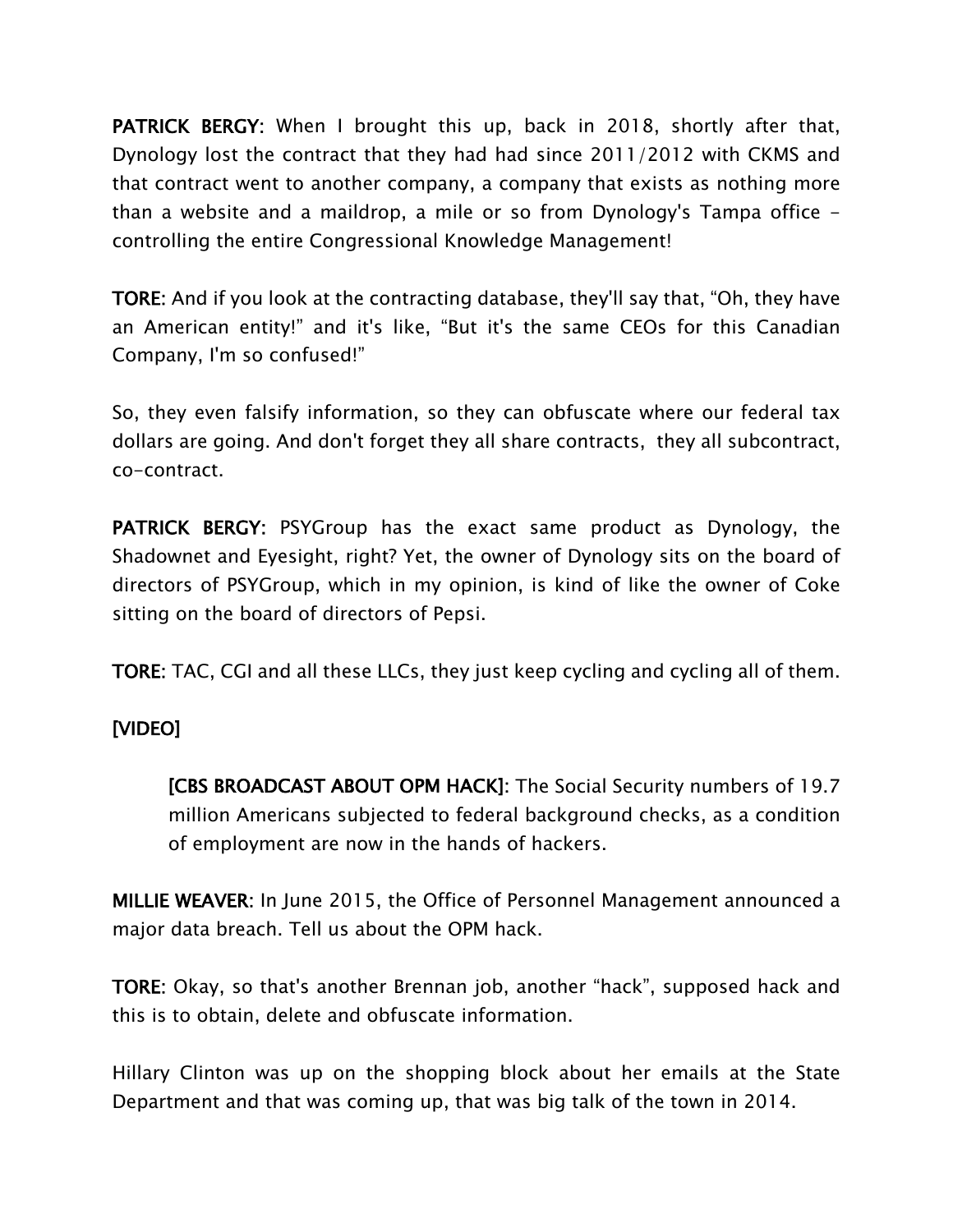Suddenly, the Office of Personnel Management was hacked. In December, down the line, five months later, Hillary Clinton appears in court and they tell her, "Hey, you're gonna hand over your emails." A couple days after that, the now-fired corrupt, leaking former IG of the State Department, [Steve A.] Linick had requested from our elected officials to give him a big fat budget to create his own personal IG of the State Department server.

MILLIE WEAVER: How convenient.

TORE: Very convenient.

# [VIDEO]:

[ROLLCALL BROADCAST OF FOREIGN RELATIONS SUBCOMMITTEE] STATE DEPT IG STEVE A. LINICK: Well, we have no evidence that our data has been compromised. The fact that the contents of our network may be accessed by large numbers of Department administrators puts us at unnecessary risk.

The IT folks at the Department have the keys to our IT system, so they really have access, unfettered access to the system. If they wanted to, they could read, modify, delete.

I would like to be completely separate from the Department, to ensure the integrity of our system but I also need the Department to give us access to the same systems, that we have now.

TORE: And he was responsible, in releasing her emails that he gave in little, little doses, of course, over time. But at the same time, the press came out with a report. "Oh dear, months ago, there was a leak!"

[VIDEO]: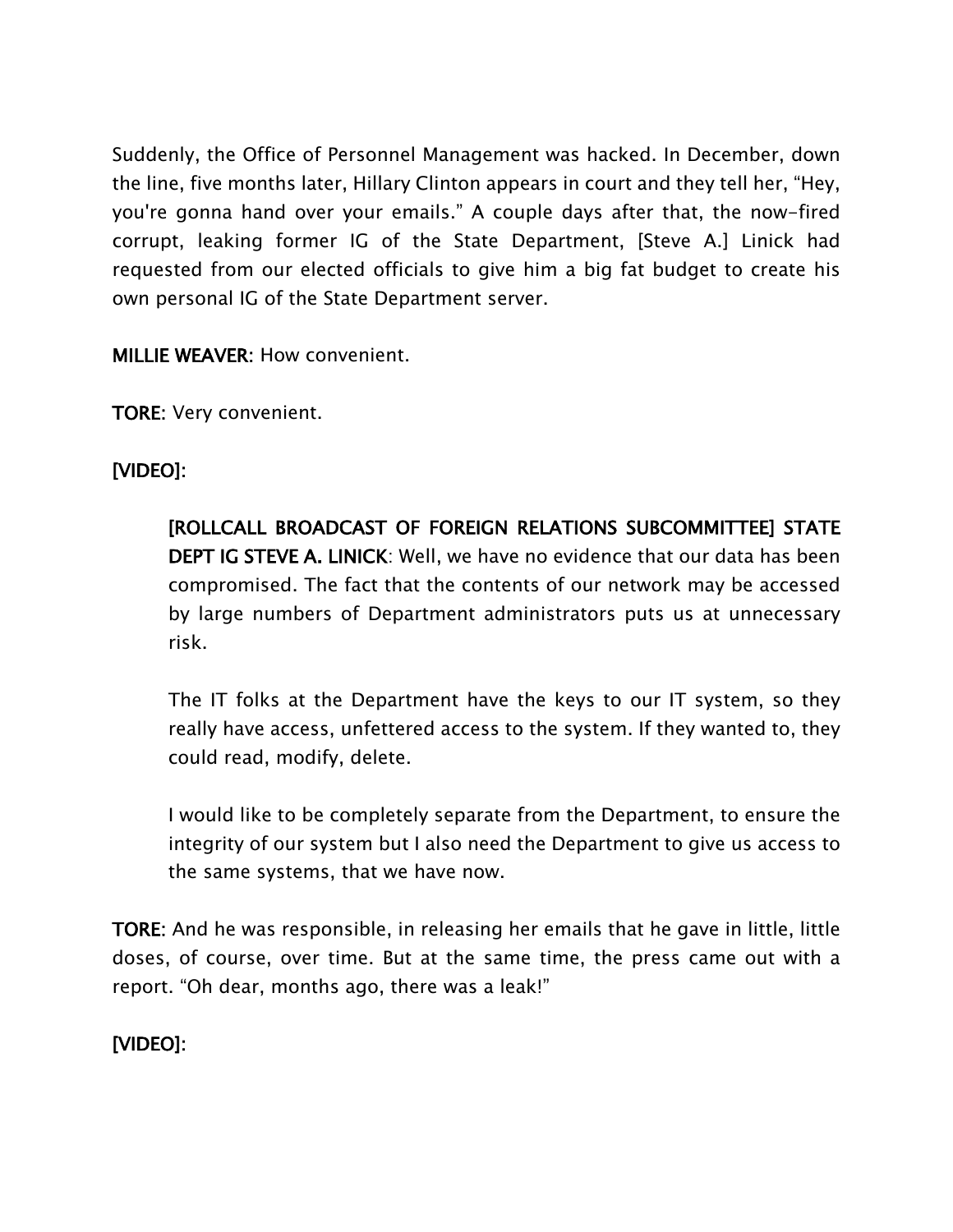[ROLLCALL BROADCAST OF FOREIGN RELATIONS SUBCOMMITTEE] SEN. DAVID PERDUE (R-GA): Do you have evidence that the State Department's network has been attacked? And does that affect you guys?

STATE DEPT IG STEVE A. LINICK: There, there, uh there has been, there's, there's evidence that it has been attacked and it has affected us. I can't really go into details, uh because of the nature of the information.

TORE: For people that don't know, the Office of Personnel Management usually has information on every single American that has applied for any type of clearance. So, if you applied for a White House Press Pass or joined the military or an admin job that could require something like a Public Charlie clearance – anything - all your information is there.

MILLIE WEAVER: What could they do with all that information?

TORE: Right. They started slowly creating these Memorandums of Understandings (MOUs) with your Secretaries of State and Attorneys General, secretly behind your back, providing facial recognition data, private identifying data, data, data.

This was the most incredible data, because if you want to control someone, all you need to do is put that information through a couple of systems and you'll know exactly what buttons you need to push and how to make them nod their head the way you want them to or shake it.

### [VIDEO]

[CBS BROADCAST ABOUT OPM HACK]: Millions of Americans have received letters like this, notifying them their data are at risk and referring them to a government-contracted credit monitoring agency.

MILLIE WEAVER: Does this correlate with predictive programming?

TORE: Yes.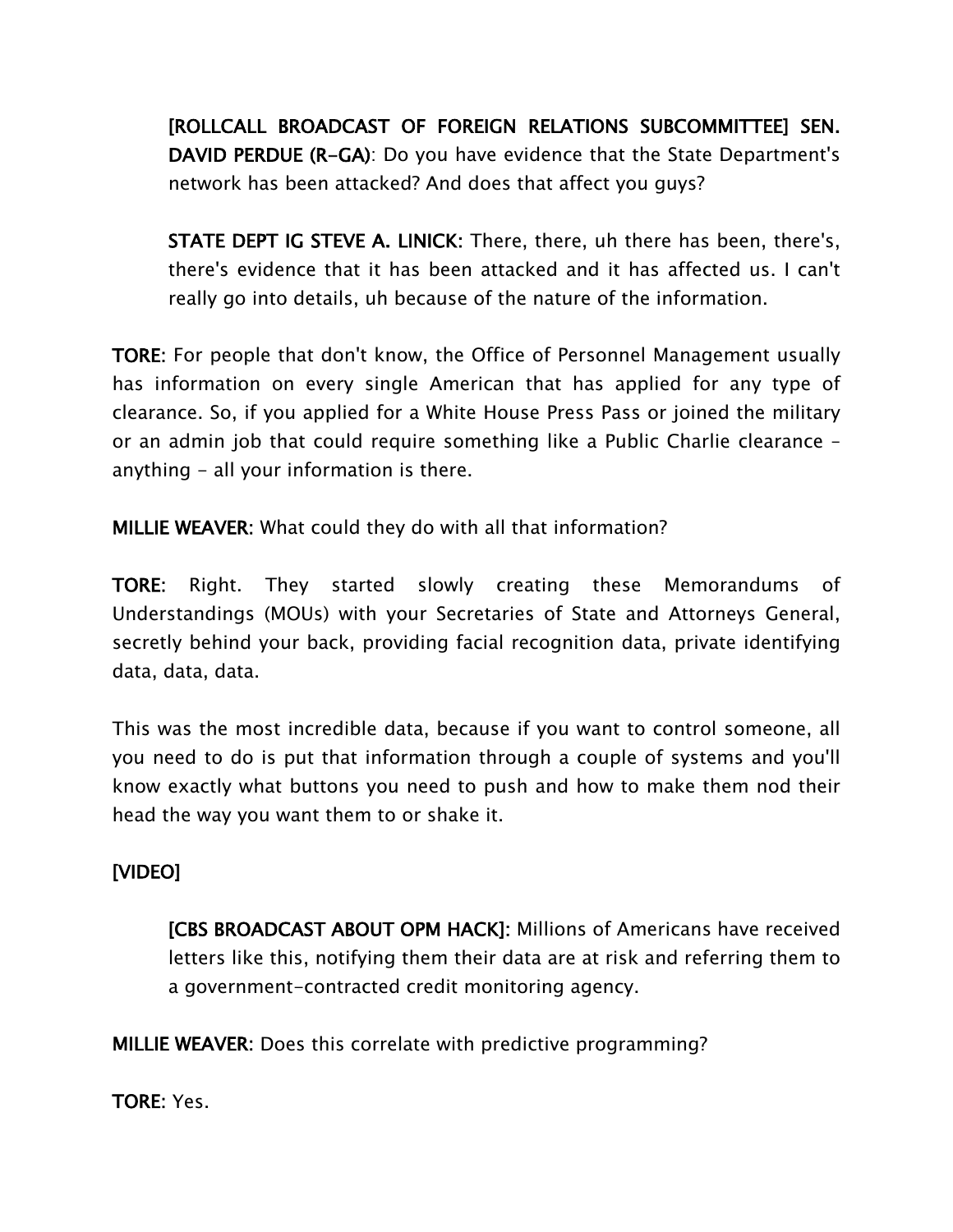MILLIE WEAVER: The merging of John Brennan's tactical intelligence and General Jones's operational capabilities gave birth to ClearForce.

PATRICK BERGY: iPSY was the relational database component of it. That's what we named it  $-1$  named it, actually and  $-$ 

MILLIE WEAVER: What did you name it "iPSY" for?

PATRICK BERGY: "I" like the iPhone, "PSY" for psychological warfare.

MILLIE WEAVER: Okay.

PATRICK BERGY: You have the component where you need to be able to collect all this information and then you need to be able to collaborate this information with a team of an unspecified amount of analysts and/or other legal people that will be looking at stuff and you need to be able to provide the leadership of a tactical operation; you need to be able to provide them what's called a "COP", a Common Operational Picture, right?

So, this provides people at the top Common Operational Picture of all the different assets. Assets can be journalists, it could be an entire news organization, it could be a podcast, it could be just an individual YouTube influencer.

It could be anybody like that and you would either build them from scratch or contract them out, just bring them online.

MILLIE WEAVER: According to Bergy, the 2012 changes to the Smith-Mundt Modernization Act of 2012 opened the floodgates for domestic IIA: Social media Influence Operations.

Do you think that some of these smart devices were created in order to gain access to the public by the military-industrial complex?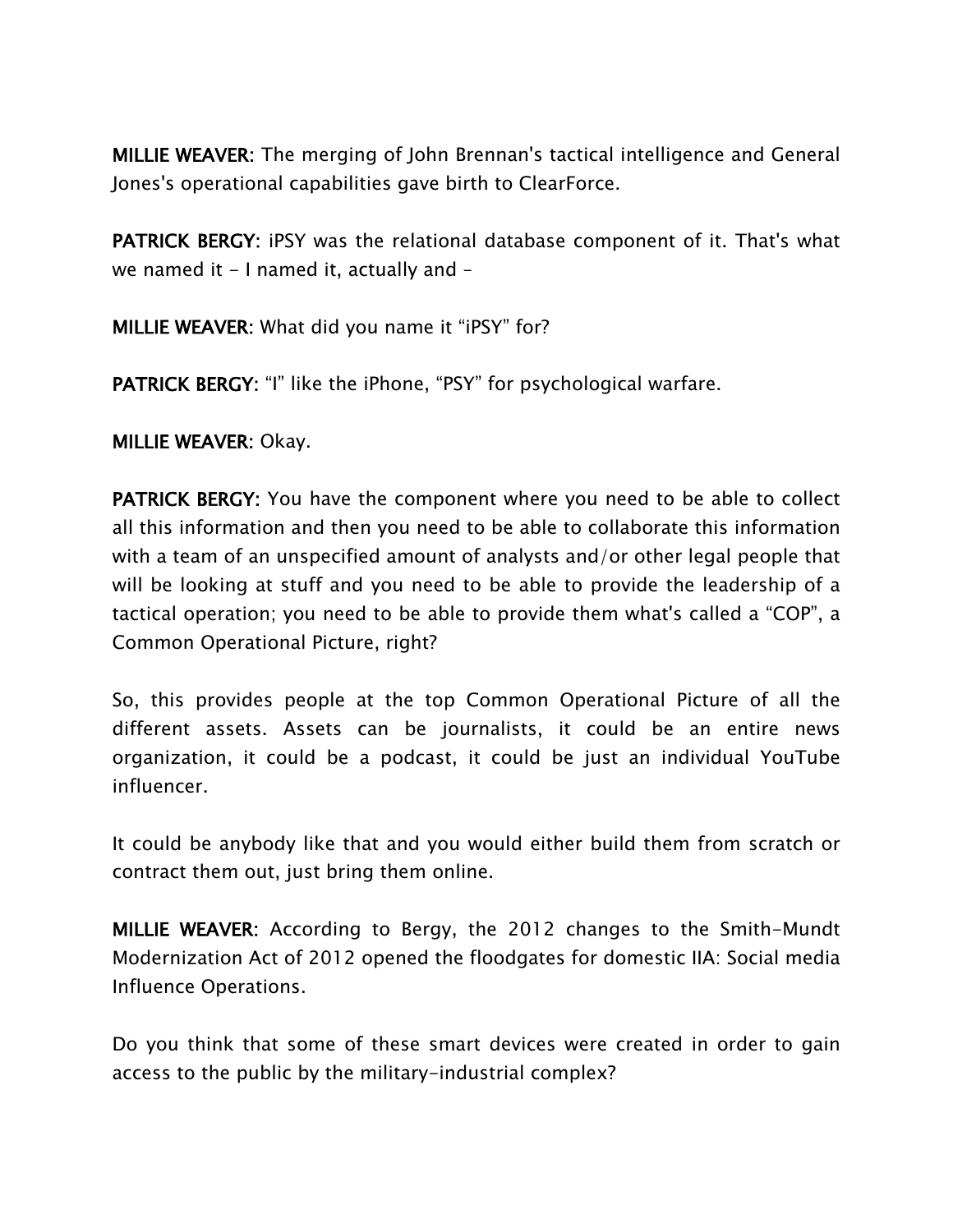**PATRICK BERGY:** I know that the iPhone really was released within this – if not the same month of the IIA policy letter, right. I know for a fact  $-$  and you can easily look it up - that the Smith-Mundt Modernization Act was modified to allow for the influence, dissemination of propaganda to Americans, which had previously been restricted or prevented by the Smith-Mundt Act in the late '40s, when it was put in place.

When they modernized that, they took away those protections, allowing it to adapt for social media. And then, within a few months or just a very short period of time, they came out with the Obamaphone

### [VIDEO]

[FOXNEWS BROADCAST]: Free cell phones to low income families. Tracfone has just started a program here, in the Volunteer State called SafeLink Wireless. More than 800,000 families here in Tennessee qualify for these phones. The company says this program is about providing a safe link for families no matter what their level of income is.

PATRICK BERGY: A very short time after that, they added free unlimited data plans to them.

MILLIE WEAVER: He also suggested that the contiguous release of the Obamaphone with an unlimited data plan played a significant role in fostering the Ferguson Riots, using IIA.

So why do you think they were targeting them for collection purpose?

**PATRICK BERGY:** We know – think of what you could do, right? Think of how easily you could start a riot in Cleveland, if you had the data? Oh, my goodness.

MILLIE WEAVER: So, you could gather that information and know how to psychologically-target them to get them upset or do you think that they were pushing information to them, tailoring their viewpoint on social media?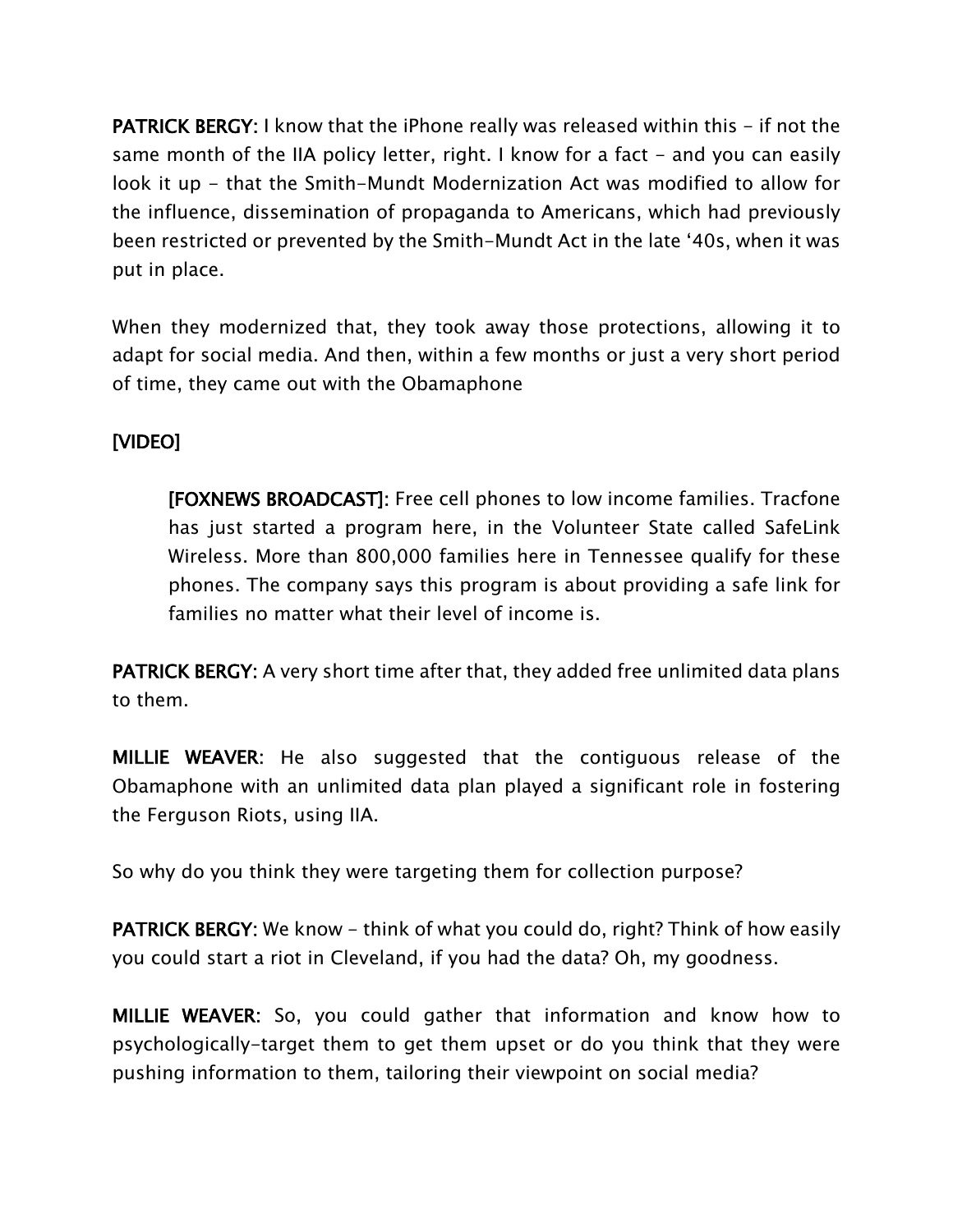PATRICK BERGY: I would. And like I said, I didn't really actually finish this, earlier but I originally, in 2014, I recognized the Black Lives Matter movement during the Michael Brown riots as being influenced by IIA.

The colleague of mine in South Korea did a trace route on it; trace routed the source of what I believe to have been IIA to Ukraine. That's funny, right? Because Ukraine just always keeps popping up and whether or not it was actually the Shadownet, itself, or it was a competitor, like McChrystal…

What they accused McChrystal of having is the exact same thing as what we built before him. Maybe it was a competitor. Who knows? It's becoming really a boutique market.

MILLIE WEAVER: Do you think that many of these social media companies like Twitter, Facebook, that they were created with IIA operations in mind and it was never intended to be a Free Speech platform? What's your take on that?

PATRICK BERGY: In our Shadownet flyer, it has a screenshot of a South American social network site that was kind of like the predecessor for MySpace, owned by Google and I believe the name was Orkut.

You can actually look on our flyer and see a screenshot from that, which looks like an active engagement from South America. Now, if you look up what happened to Orkut, what was really Google's first attempt, pre-MySpace, you'll see that it was largely shutdown and largely contributed to an overwhelming use of fake personas. What was one of the reasons that they attributed to MySpace shutting down last year? Rampant fake personas.

At the same time I'm developing these flyers for a company that doesn't have a sales staff - they only have a product - at the same time I'm doing that, our number one partner for a company that doesn't have a product – that has only sales people - are working John McCain's campaign, doing micro-targeted social media for John McCain's campaign.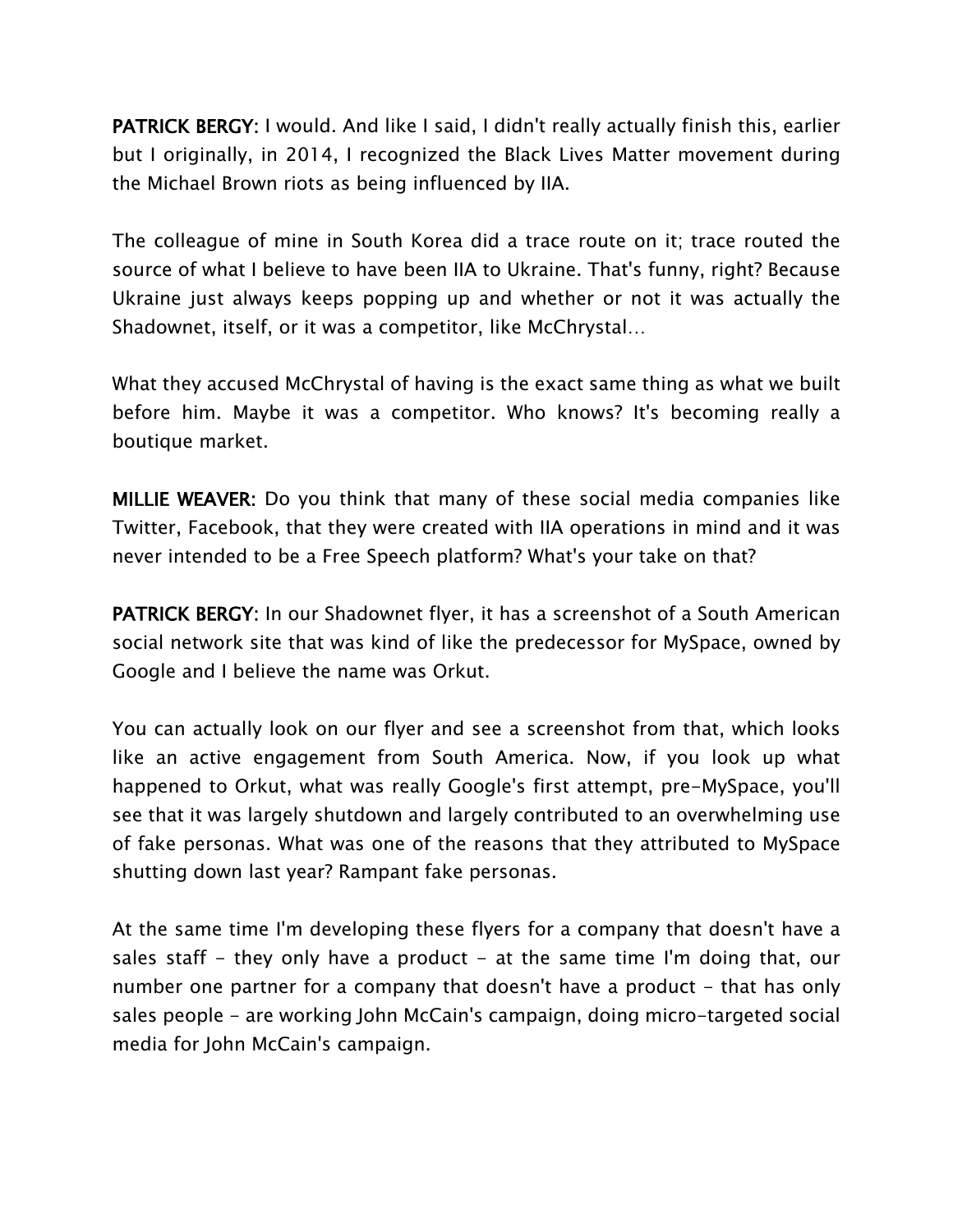MILLIE WEAVER: You were speaking on news pundits and how many of the news pundits are IIA assets and intelligence assets. So tell us more about that.

PATRICK BERGY: Mika Brzezinski, her father is the father of influence operations and psychological warfare.

## [VIDEO]

[TODAY SHOW BROADCAST]: A towering figure in American foreign policy, an extended member of the NBC news family, as well, Zbigniew Brzezinski, Jimmy Carter's National Security Advisor…

PATRICK BERGY: Jillian Turner, Fox News host was also Vice President of Jones Group International, doing an interview with her old boss - and my old boss – now, why would I assume that they would be using anything other than the Shadownet, because the owner of the Shadownet has so many key assets. Why would he need to go to anybody else, right?

So they get their talking points from the analysts that are putting it together but then they disseminate those talking points, through non-attribution to their assets, throughout these news organizations, utilizing an application like the Shadownet.

Jillian Turner has a direct connection to Atlantic Council. General Jones was the Chairman of the Board of the Atlantic Council, JGI: Jones Group International is an oil lobby. Atlantic Council and Burisma has a relationship. Burisma is an energy company. Obviously, they have these connections.

MILLIE WEAVER: This would explain why Fox News focuses mostly on the Biden-Ukraine scandal, never mentioning Jones's connections nor the Atlantic Council.

Trump focusing on Ukraine isn't just about Biden. It's about Jones, Hayden, Brennan, McChrystal, the State Department, USAID and corrupt inspector generals.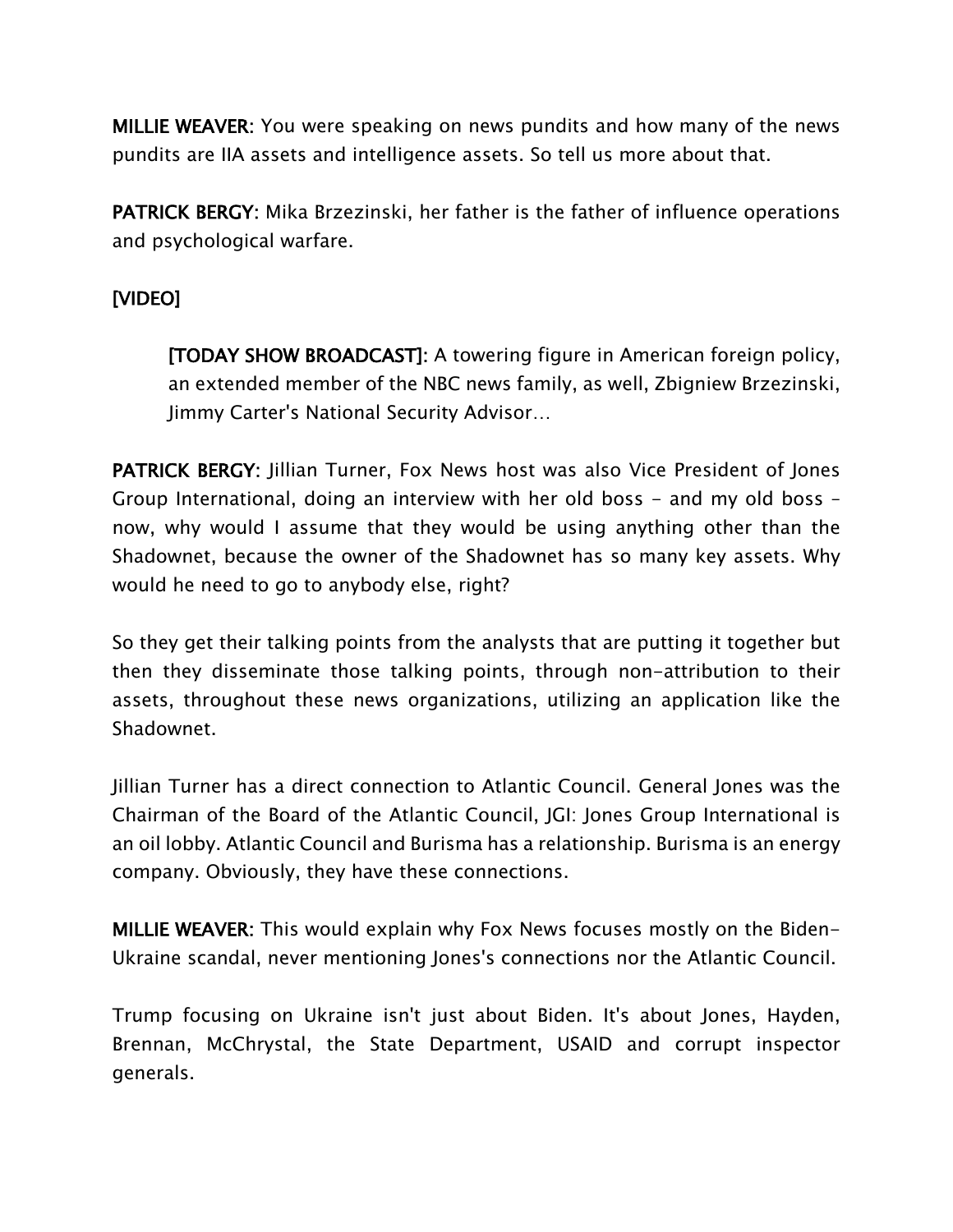With everything in place and after being in control of the office of the presidency for decades, the Military-Industrial Complex had confidence they could take Trump out as a candidate, or even as President.

Has IIA been used against President Trump?

PATRICK BERGY: Absolutely. Through the Russian Dossier, there are so many people, former colleagues of mine, directly connected to the Shadownet.

John McCain and Lindsey Graham. One of the last two people to have their hands on the Russian Dossier before it was handed off to BuzzFeed, as part of the dissemination process.

#### [VIDEO]

[CNN BROADCAST: GRAHAM DEFENDS MCCAIN OVER STEELE DOSSIER] DON LEMON: I told the President it was not John McCain. I know, because John McCain showed me the dossier.

PATRICK BERGY: It was built, it was a product, it was used as a weapon, as part of an influence operation. It was fake information put into it to help create chaos and to influence an election, bottom line.

But those people that were directly involved with that were also directly involved with the Shadownet.

MILLIE WEAVER: So, you have knowledge of them using military-grade psychological warfare weapons on the President of the United States.

TORE: Done by the closest people around him, too.

PATRICK BERGY: As Trump's election unfolded, and as all of the Russia Collusion and all these things started happening and becoming exposed, revealed to me it was to keep from exposing the stuff they've been doing over here, which I believe includes the Maidan Massacre in Ukraine.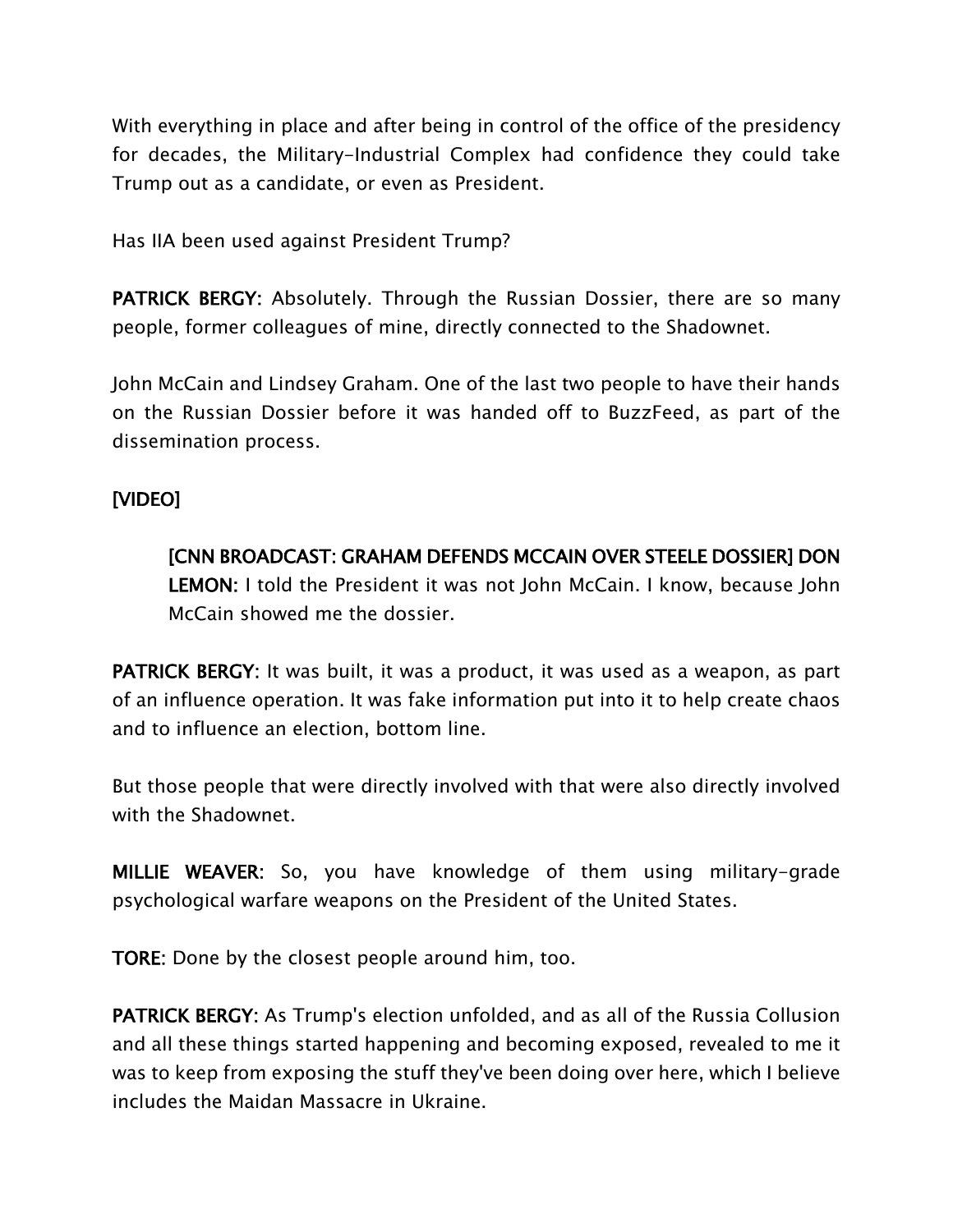TORE: Where did the Dossier come from? Nelly Ohr testified it came from Ukraine. Where's all the money-laundering and crazy IIAs we see going on? Ukraine.

PATRICK BERGY: So Manafort's being accused of social media influence operations in Ukraine, in 2010. World courts charged him with that.

TORE: Ukraine was the epicenter of everything - like, everything - and that's because we had maimed that nation and made them deal to us. Barack Hussein Obama did it.

We deployed troops, National Guard, of course - and what states are the ones that work with Ukraine? it would be California and New York.

So, we deployed troops there, because they weren't listening. Why would you want to stay independent and hang out with the Russians, when you can be with us, the Americans and the Europeans?

And they were really upset that they weren't willing to commit to receive debt from the EU and ignore Russia, which they had been attached to for eons.

So, we went in there and destroyed them. That's how Hunter Biden got his job. That's how we weaseled our way in there. We got a hold of corrupt people, we said, "We'll help you out with your lawsuits, you get us in there." We wrote bills, we sent the money, so we can "help" them conduct elections. We did everything there.

MILLIE WEAVER: The Obama aid package in Ukraine, which corresponds with Joe Biden's billion- dollar loan guarantee scandal is the same aid package, where Scytl got a field office in Kiev to provide "election training" and "election management" for the Ukrainian Election Commission.

Scytl is one of the most notorious outsourced companies for elections, with regular electronic voting machine problems, who also tabulate our election results in cloud services in Europe – aka, servers outside the United States.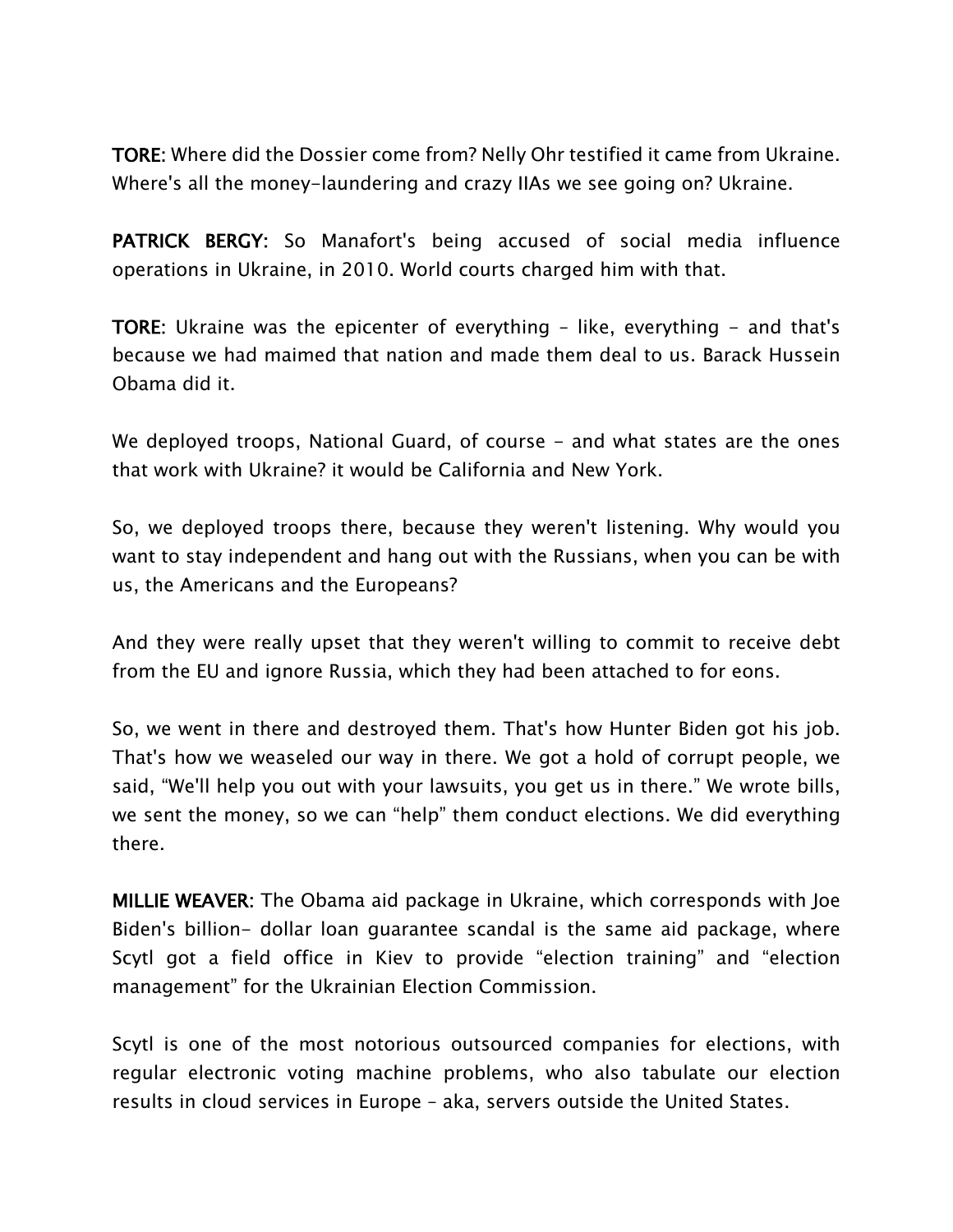A whistleblower leaked to me in 2019, internal documents from Scytl that appeared to show meddling in the Kentucky election.

PATRICK BERGY: Atlantic Council has been deciding America's policies for decades now - and look at what a panic they were in when Trump made that phone call to Ukraine!

They went into absolute panic mode! 75% of the people testifying were all directly connected to General Jones, McCain and Atlantic Council.

TORE: The now-IG of the NSA, literally with his wife, created the National Anti-Corruption Bureau in the Ukraine in 2009. They created it.

### [VIDEO]

[UKRAINIAN BROADCAST]: Robert Storch is the Deputy Head of the US Inspector General's Office.

ROBERT STORCH: I recognize how important this task is for NABU and for the effort to address corruption there, in Ukraine.

MILLIE WEAVER: September 30th, 2016, Obama knows that within 30 days, if the NSA can't fix the over-collection problem, by either dumping data or justifying having it, the FISA Court will order the IG of the NSA to investigate.

So what does Obama do? He writes an Executive Order that makes the IG of the NSA a Presidential Appointment, rather than an appointment by the Director of the NSA.

November 30th, 2016, Obama nominates Robert Storch, who was working as Deputy IG of the DOJ under Horowitz, at the same time.

### [VIDEO]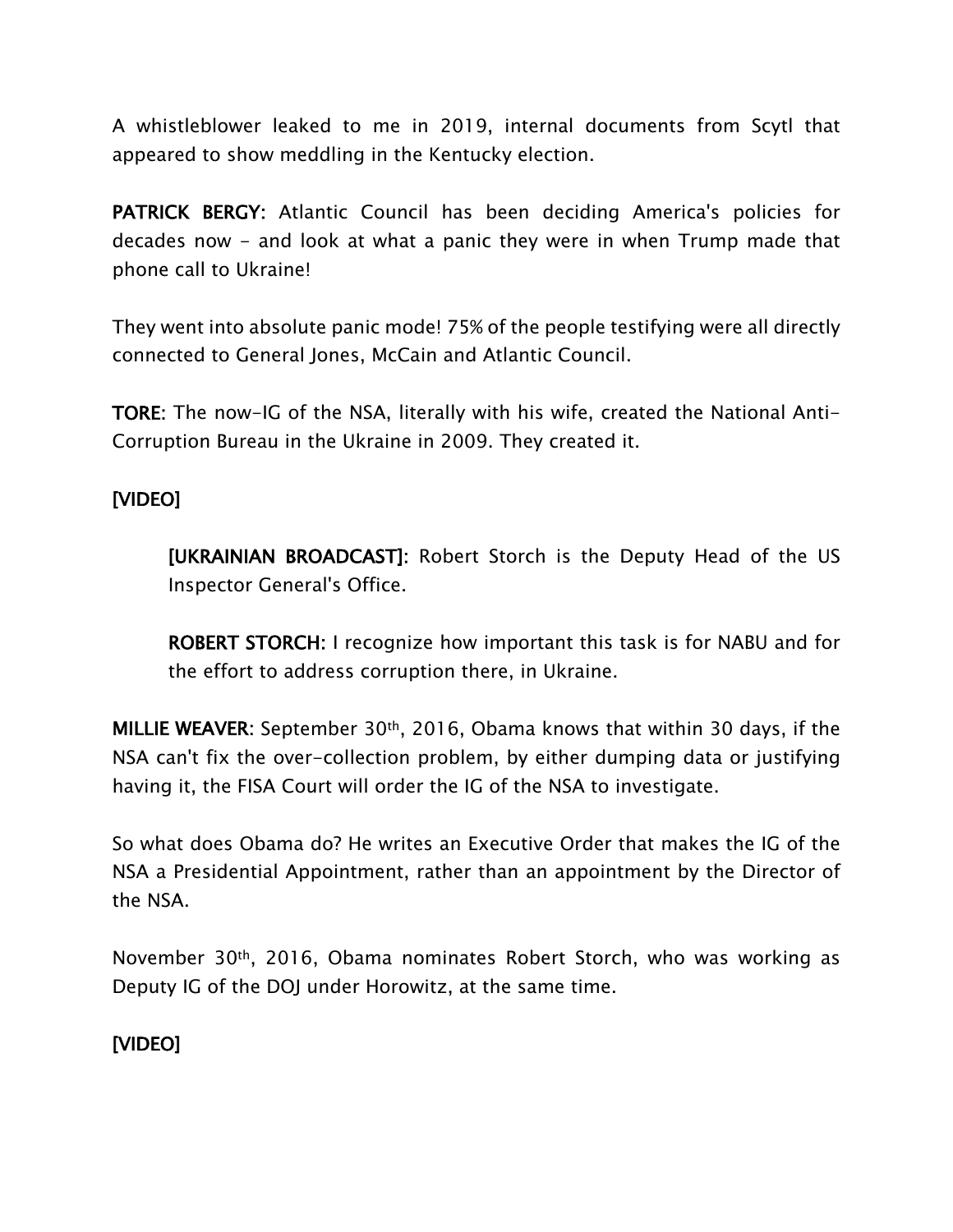[OFFICIAL VIDEOS OF BOTH THE DEPARTMENT OF JUSTICE AND NSA PLAYING SIMULTANEOUSLY] ROBERT STORCH: I'm Rob Storch and I'm honored to serve as the Inspector General at the Department of Justice/National Security Agency.

MILLIE WEAVER: During the transition period from the Obama Administration into the Trump Administration.

Storch appears to never have actually been confirmed by the Trump Administration.

TORE: How did this guy get confirmed? Not one person asked, "Hey, have you ever worked for  $-$  ?" I mean, a couple months before they even had the hearing, to see if he's going to be confirmed or not? Nobody asked him, "Hey, did you, by any chance get an offer from the President of Ukraine to work for them?" It was all over the media - but not one person asked!

You know who else helped them set it up? Bill Taylor and George Kent. Those two clowns also testified against the President. One of them has supersonic hearing; they could hear phones that are not on speakerphone from across the room.

#### MILLIE WEAVER: That's odd!

According to TORE, the alleged impeachment whistleblower was actually a wiretap, hence "supersonic hearing capabilities".

Eric Ciaramella was a decoy to hide the fact that the President was being wiretapped, through a 702 data over-collection problem connected to the sunset clause. A collection problem that the NSA Inspector General, Robert Storch oversaw.

TORE: The question is, what has been the Senate Intelligence Committee all complacent, every single one of them? Because it's their job to be our voice and ask those questions? It's because they're in on it.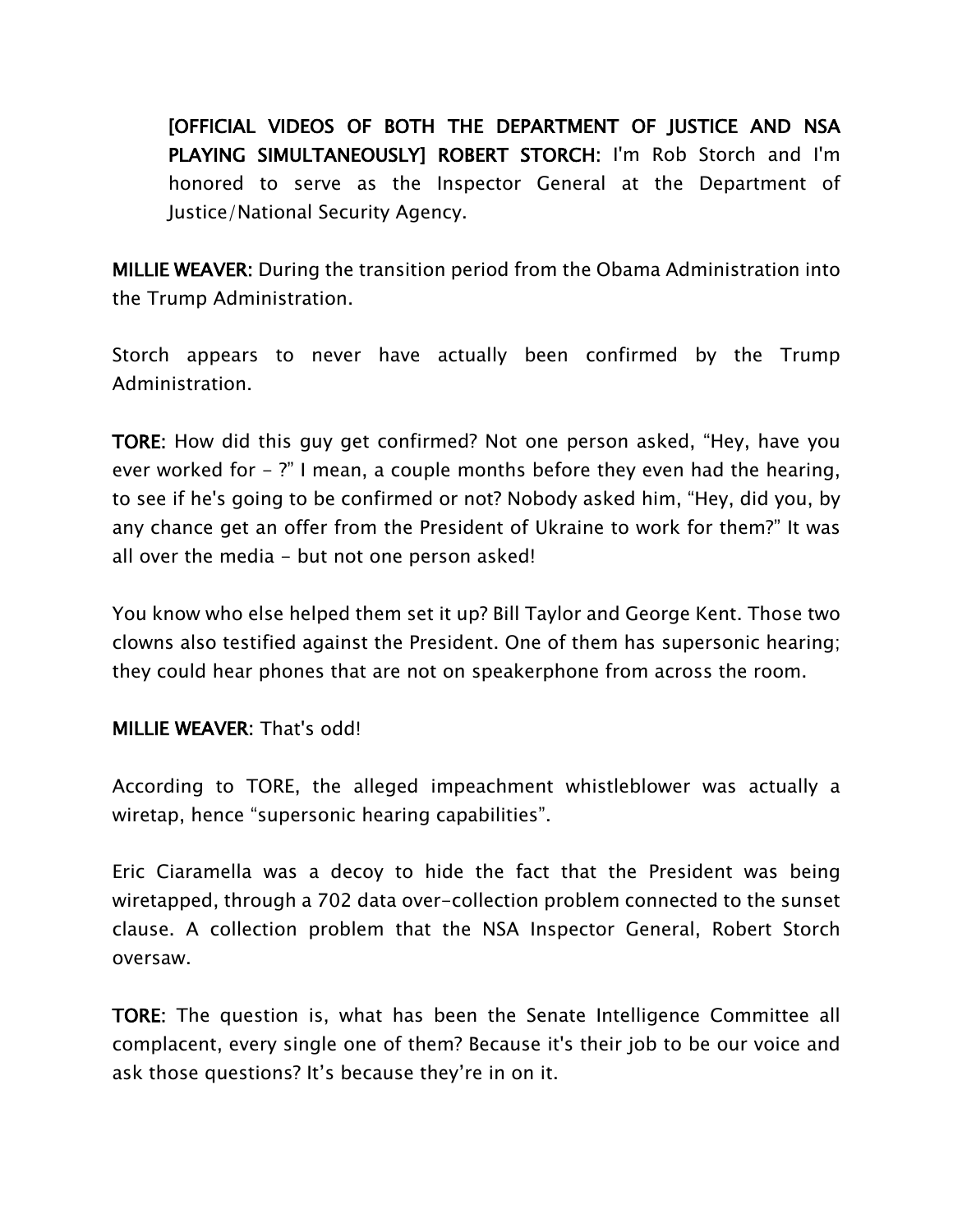MILLIE WEAVER: So, I the question is, are they all just that inept or is there something else going on?

Section 702 of the FISA Amendment Act of 2008 was created to stop illegal surveillance through data collection. It ends up being used as cover, providing the intelligence agencies front-facing legal access to unauthorized data, while turning a blind eye to private contractors having backdoor access to all data.

TORE: I had access, through the administrative side platform, because I was one of the first on it, to be able to see all communications between people, like Adam Schiff, Brennan, Feinstein's staffers and General Jones - and many more that I don't want to say, because I haven't publicized that, yet, actually. Because there's foreign people that I did see communications of  $-$  former GCHQ's Hannigan.

Robert Hannigan was part of the company at GSG. So I gave most of this information to Millie Weaver and she put out a report and even though I had legal access to all their communications, because I had my username and password, the minute she did that report, within just - I believe, almost instantaneously, the website was taken down and my access was revoked. They changed it – well, it wasn't revoked - they just uphauled the whole server. It was done, it was finished. They made it toast. I mean, that's what they do.

But nothing ever really dies, really because the way they use their servers is by torrents, so all their information is hidden somewhere across the planet. Maybe we should look at some old articles that I put out on "Hurricane Electric" to find those servers and those little bits and seed them correctly.

So, you'd be able to seed it with something like Keystone.

MILLIE WEAVER: I want to ask you about John Brennan and the blackmail. So, who all did he have blackmail collected on? Any politicians?

TORE: You mean, that I've seen?

MILLIE WEAVER: Yes.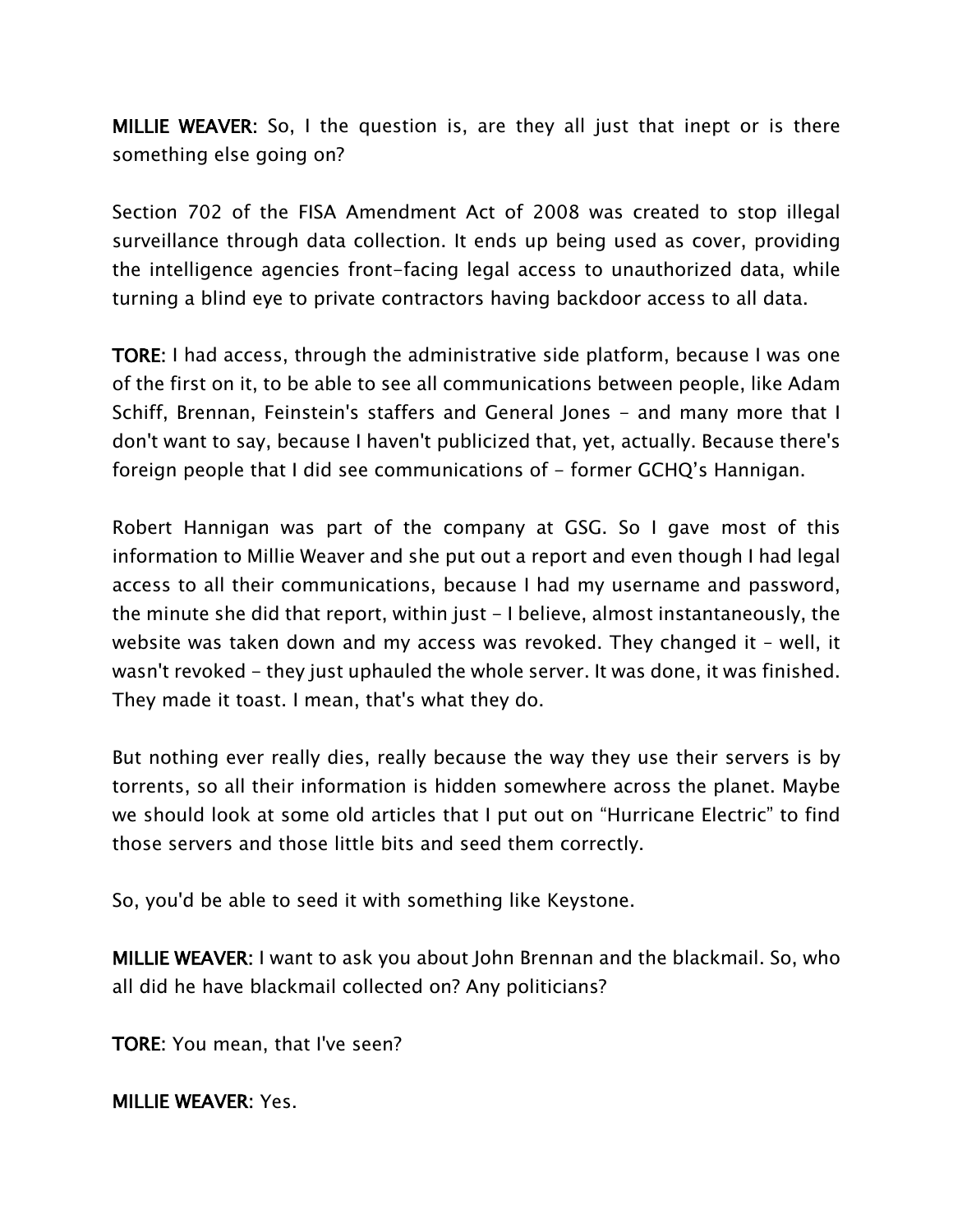TORE: A lot of people, yes.

MILLIE WEAVER: And politicians?

TORE: Yes.

MILLIE WEAVER: So, would you say there's any side - more Democrats or more Republican - or is it kind of even?

TORE: Very even-steven.

MILLIE WEAVER: Okay, so once this blackmail was collected on politicians, what did they do with it?

TORE: Even Pelosi doesn't know what they have on her. Neither does Blumenthal. Mobody. I can keep going down –

MILLIE WEAVER: But do they know that these people have blackmail on them?

TORE: Only if they've butted heads.

MILLIE WEAVER: Okay.

TORE: So, we saw a butting of heads between Murkowski, was it and Feinstein, right? That's a butting of heads. That's where it's like, "Hey, we got this." You know, where she put her up against the wall? Happens all the time.

MILLIE WEAVER: Now you know how our government has been compromised: 24/7 surveillance mixed with blackmail.

What's the significance of Cambridge Analytica being attached to Trump's campaign?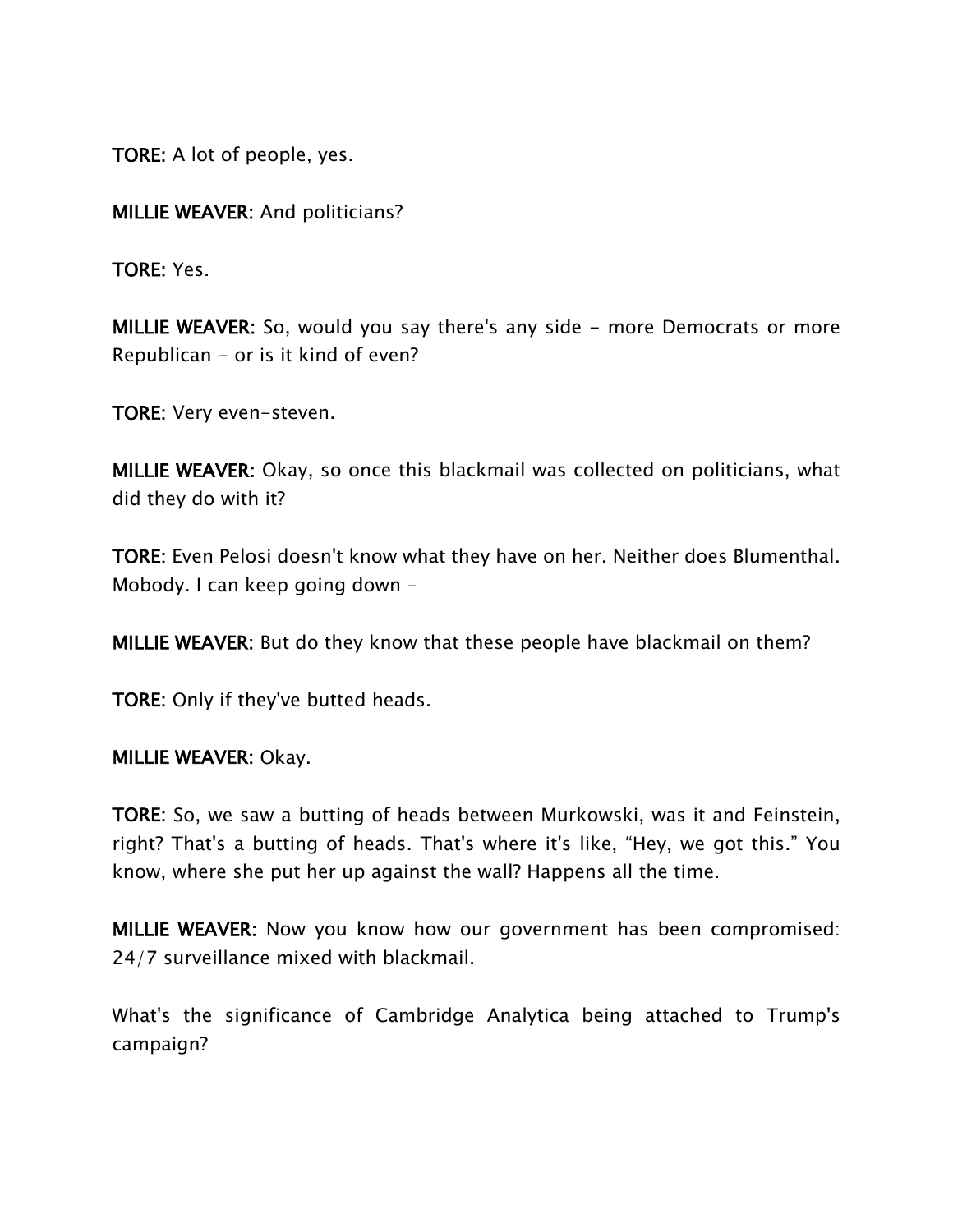PATRICK BERGY: Everything that I saw, with the description of how Cambridge Analytica functioned; what they did, their app, the computer applications, everything that I saw with that, I would describe as just a later iteration of the Shadownet.

MILLIE WEAVER: Was Cambridge Analytica, to your knowledge an IIA operation?

TORE: Yes, it was and I believe that it was so blatant, because it was piloted at the same time that the RNC and the DNC were hacked. It was all formulated correctly.

# [VIDEO]

# [THE GREAT HACK, NETFLIX DOCUMENTARY] MALE CHARACTER: I have said to you, it's all coming out!

BRITTANY KAISER: I didn't inspire Hillary's emails and I have nothing to do with Russia. So yes, the fact is, it looks like I did both. If I wasn't me, I would say, "Yes, that's what it looks like!"

I was part of the team running Obama's Facebook. We invented the way social media is used to communicate with voters.

TORE: This is how they were going to do it. They were supposed to go in, they were supposed to sway him, because they were supposed to give up the goods to match the Russia hack.

MILLIE WEAVER: Why would they be running an IIA operation that would be helping Trump win, because that doesn't make sense, when we know that General Jones is a Democrat and many of these people don't like Trump. So what gives?

TORE: Well, because then, we just make it look like Russia was running the Cambridge Analytica program, too.

# [VIDEO]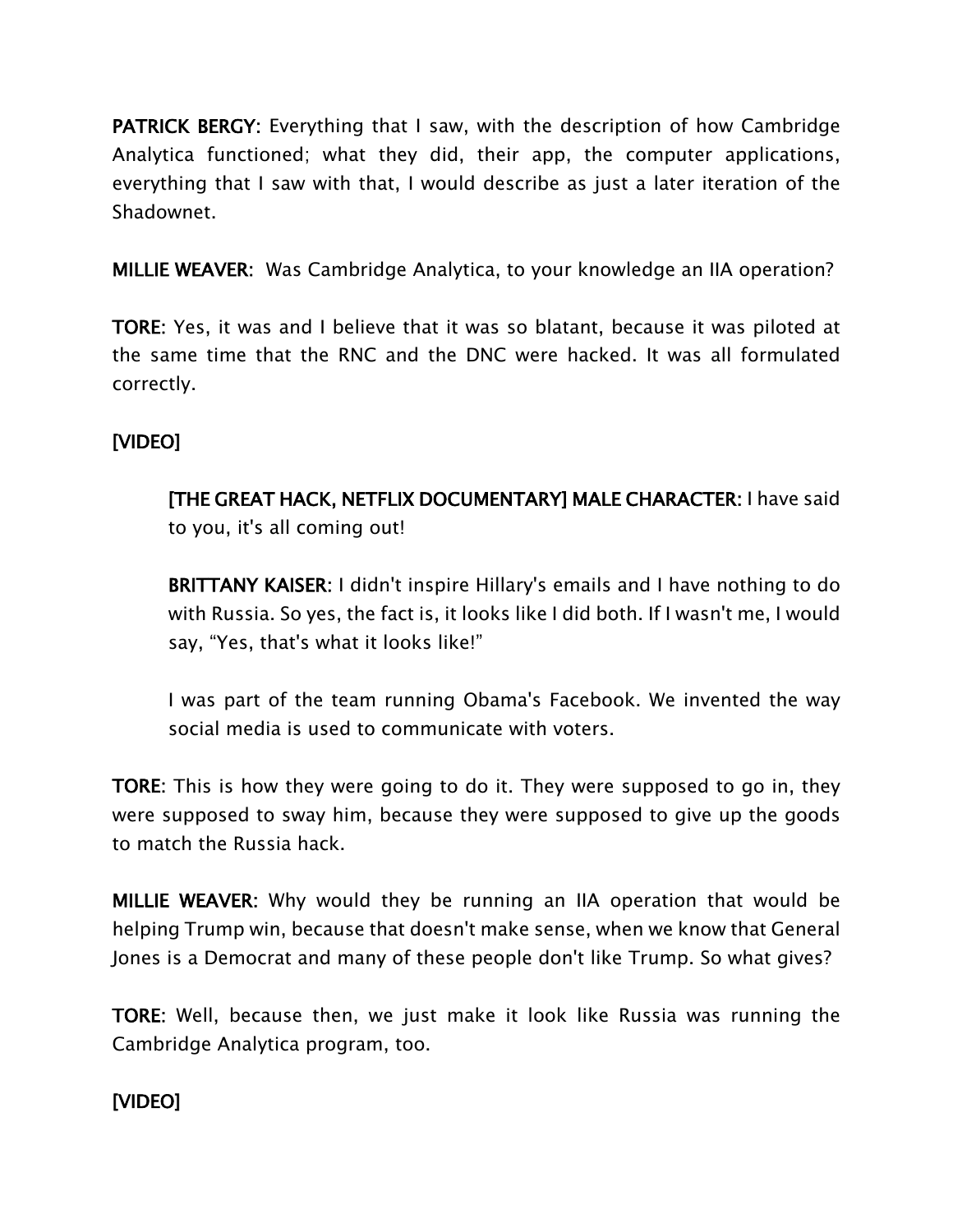[THE GREAT HACK, NETFLIX DOCUMENTARY] BRITTANY KAISER: And it admits to it, right here.

I am headed to Washington, DC for my testimony for the Mueller Investigation. I definitely didn't think that while we're sitting there, counting votes, that some of those votes were made by people who had seen Fake News stories, paid for by Russia on their Facebook page.

TORE: So, not only did they hack the DNC and the RNC - but nobody talks about that, right - because we're only supposed to focus that Russia was hacking just the DNC, not the RNC - we keep forgetting about that, because it was just information Brennan was getting. They wanted to get access to servers. That's the way it goes.

Anyway, Cambridge Analytica, at the same time, would be supposedly helping President Trump win and the Russia Collusion Hoax would have stuck better, because behind all those LLCs and the glitz and glamour, they would have had some statue of Vladimir Putin in a tutu waiting for you.

### [VIDEO]

[THE GREAT HACK, NETFLIX DOCUMENTARY] BRITTANY KAISER: Yeah, I worked at Cambridge Analytica while they had Facebook datasets, went to Russia one time while I worked for Cambridge, I visited Julian Assange while I worked for Cambridge, pitched the Trump campaign and wrote the first contract.

I have an email from one of our senior data scientists that said that we were actually using Facebook-like data in our model. The methodology was considered a weapon; weapons-grade communications tactics.

"Well done, Britt looked quite tough and you did okay with a winky face, little emoji.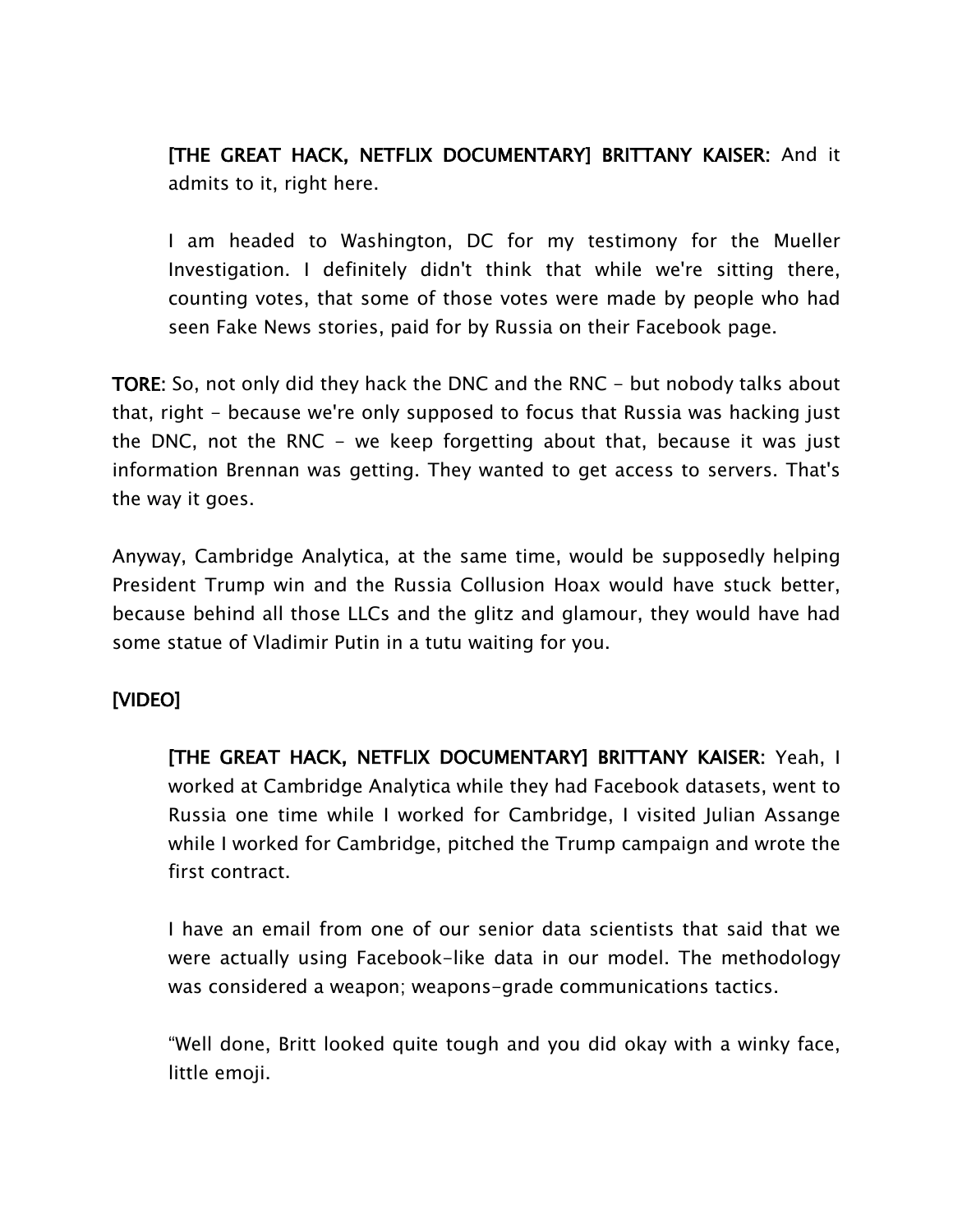### [VIDEO]

[MSNBC BROADCAST] RACHEL MADDOW: We found out that Cambridge Analytica reached out to WikiLeaks and said, "Hey, can we help?" What that means is we've got a Russian intelligence operation underway to illegally influence the US election in Trump's favor and we've got the data firm paid by the Trump campaign offering operational help to that effort.

#### [VIDEO]

[ABC BROADCAST] GEORGE STEPHANOPOULOS: Are there any ties between Mr. Trump, you or your campaign and Putin and his regime?

PAUL MANAFORT: No, there are not. It's absurd and you know, there's no base to it.

MILLIE WEAVER: Cambridge Analytica was used to create the appearance that Russia conducted influence operations to help Trump win the 2016 election.

PATRICK BERGY: Stone, Manafort, Davis, McCain, Jones, all of these people have been doing this for, to my knowledge, a decade of my personal, fact-witness knowledge. They'd been doing this for a decade prior to Trump even running for office.

I met with Roger Stone. We were at his table at a speaking engagement that he did in Clearwater, Florida and I asked Roger Stone at that time, "Did you work with, do you know Jim Jones? Did you work with Dynology?" and he acknowledged his relationship and he said, "Yeah, sure."

I asked him flat-out, I said, "Did you use the Shadownet? Did you know about it?" He's like, "No."

MILLIE WEAVER: Stone leaving the Trump campaign early on suggests candidate Trump didn't want his campaign tied to Stone's influence operations.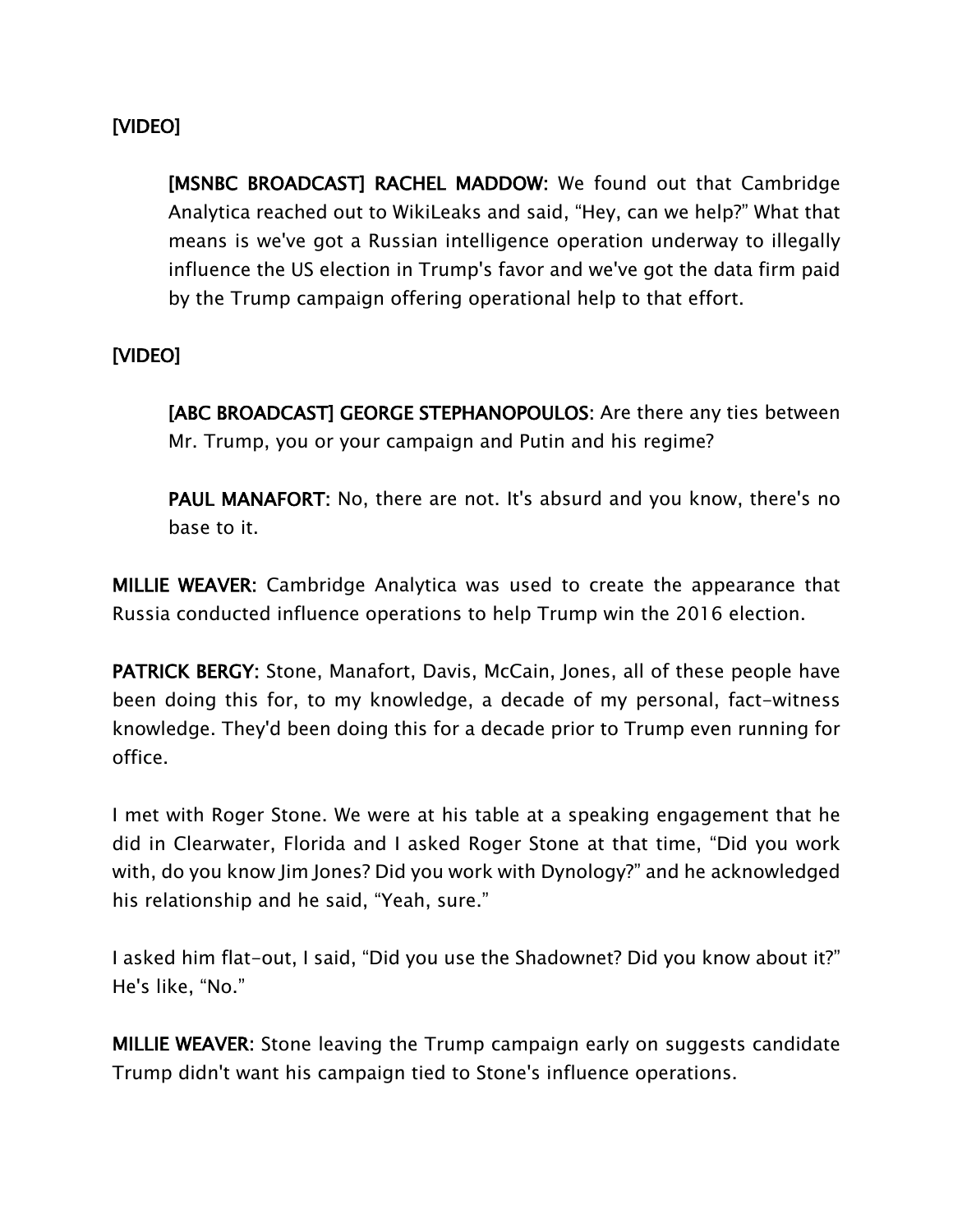[VIDEO]

[THE GREAT HACK, NETFLIX DOCUMENTARY] ROGER STONE: We really pioneered negative campaign advertising.

MILLIE WEAVER: Stone does have a reputation for political dirty tricks and influence operations

ROGER STONE: I revel in your hatred because if I weren't effective, you wouldn't hate me.

TORE: Manafort and Roger Stone go way back, like from the '80s. Come on, these people have been through everything together and this is why they targeted them and this is why they went on Manafort for things that were, like ancient. it's like, Man, not even a statute of limitations, not anything. Come on, Man. Seriously? Nope.

PATRICK BERGY: PSYGroup and WikiStrats, absolutely connected to the Shadownet, through the owners of the Shadownet, through the fact that, PSYGroup, through Paul Manafort submitted a proposal to the Trump campaign. Now, Trump's campaign rejected the proposal. I love that man, right? That's why I keep voting for him, because even when he's given the opportunity to do that, he rejected it.

MILLIE WEAVER: The Trump campaign must have known the Dems would try to use anything against them. Trump must have sensed that the offer for influence operations was a honey trap to set him up.

Well, do you think that the reason they attached Manafort to Trump's campaign - because that was kind of later, right - attached them onto there. Do you think it's because they were trying to frame up trump?

TORE: Yes, because they failed with their IIA attempt.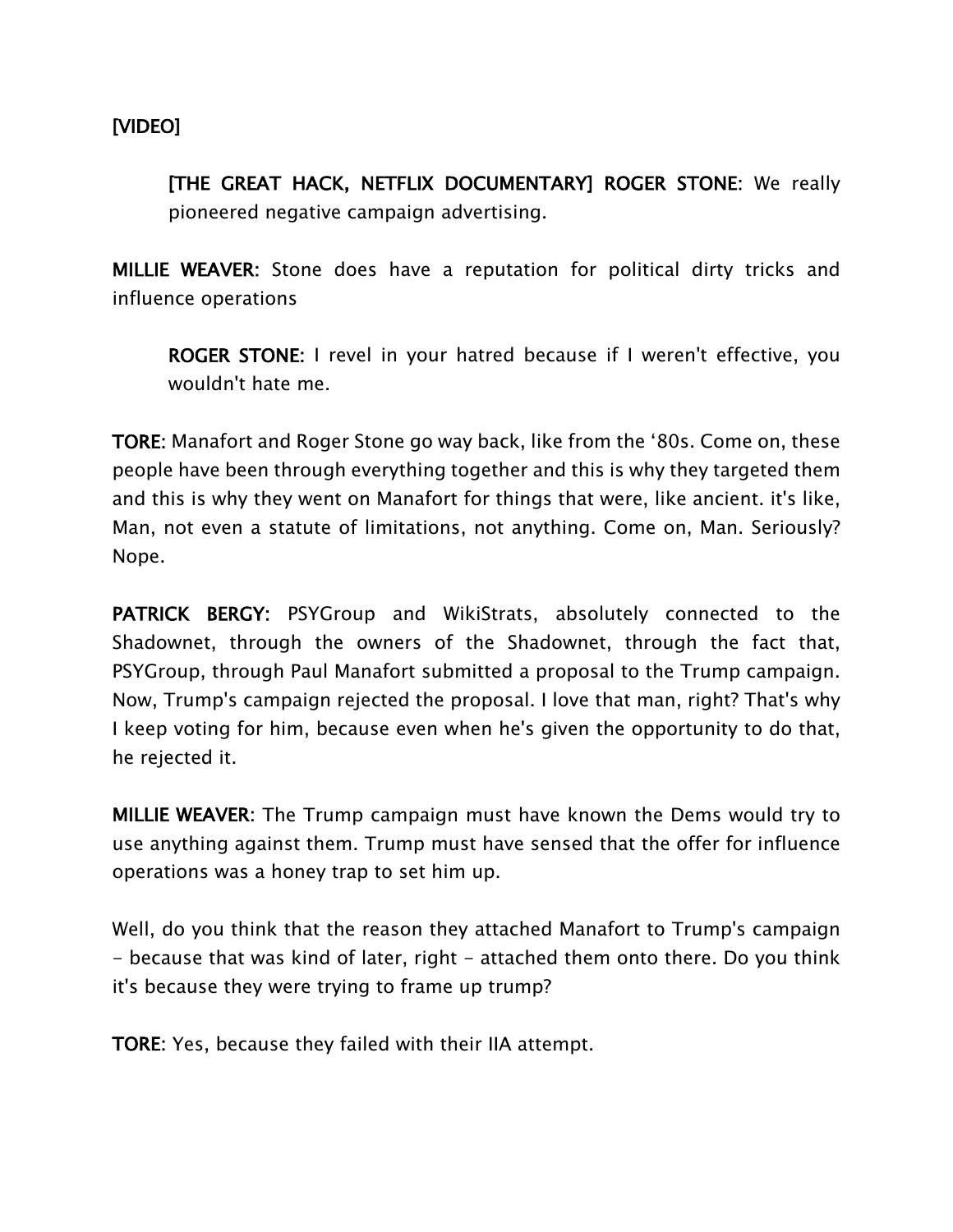PATRICK BERGY: Yeah, I definitely would say that Manafort was an asset, whether or not he fully understood what his role was, you know. They might have lied to him about what their true intentions were. I believe they fully intended to throw him under the bus.

Because two things had to happen. They could not let Hillary win and they could not let Trump keep his seat, right? So, they were trying to kill two birds with one stone, using Manafort to make sure that Hillary doesn't win, through IIA, through WikiStrat, through his connections, there.

And then those same people, turning around throwing him under the bus, by somebody who had previously worked with Manafort and understood what he had been doing and what he was doing and used that to exploit him, as a way to hurt Trump.

TORE: Since their whole attempt to have him employ a company to help him win and use these psychological operations that the Left was using, I mean, "They're doing it, we should do it!" - and he didn't.

PATRICK BERGY: And that's in the Mueller Report. That's in The New York Times. There are several instances, where he's rejected the opportunity to take advantage of influence operations, be it IIA-supported or just your standard runof-the-mill influence operations, right? They've rejected that

TORE: And the thing is, people like Roger Stone aren't saints but they're not demons, either. They skirt the outs and they're great at what they do and you know, you either love him or not. It's like Brie cheese.

But the one thing that you can be sure of is that he sticks to his principles and if he's your friend - especially if he's been your friend for 40 years, like he was with president Trump - there's no way he's going to flip on you to save his butt, ever. Because that's what honest people do

MILLIE WEAVER: Yeah, he seems to know how the games in the swamp are played.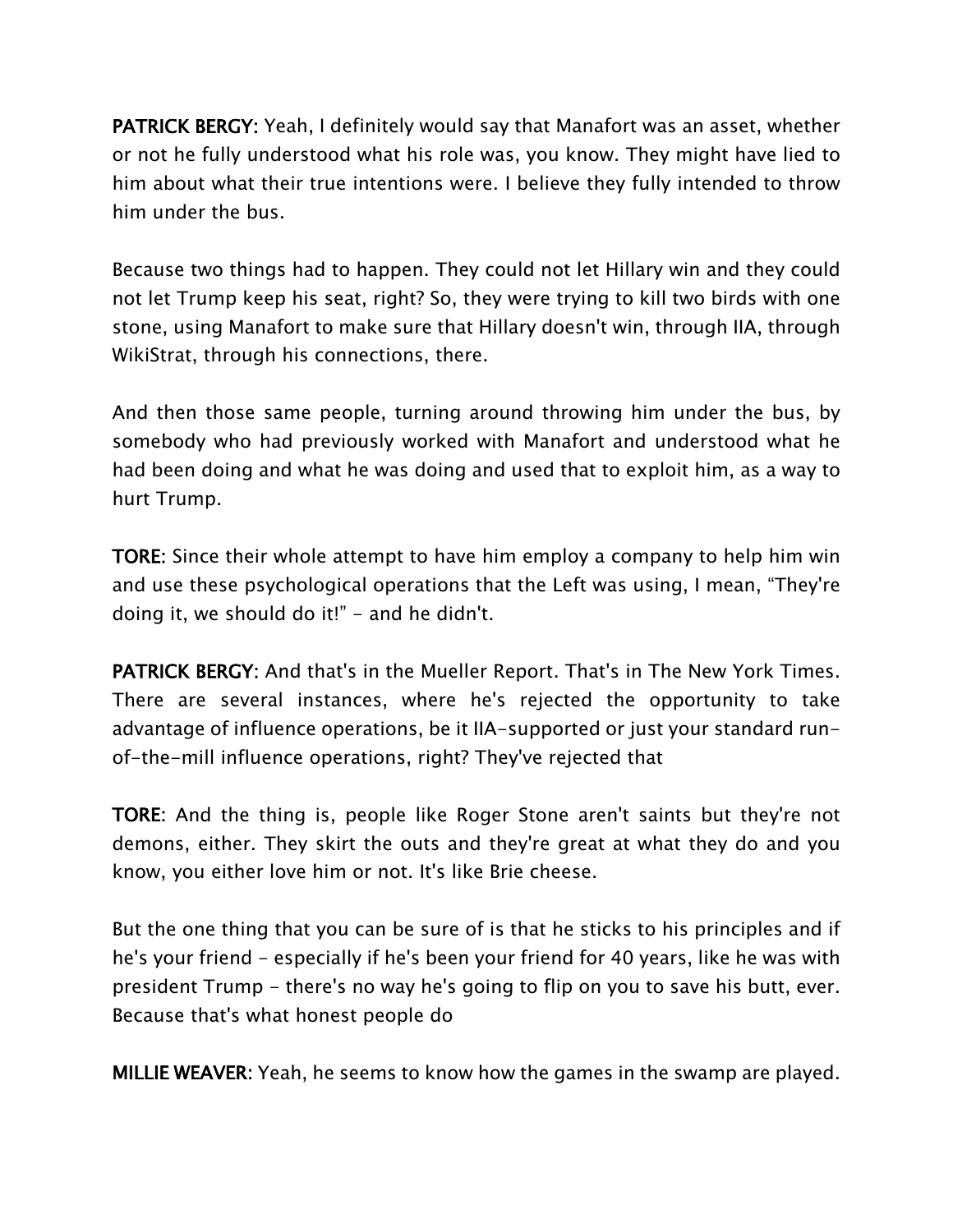TORE: Oh yeah.

MILLIE WEAVER: So, I mean, he knows how they operate.

TORE: He was actually framed by people that he worked with. I mean, that software was created by his friend that created the MagicWheel software implemented Shadownet for the courts  $-$  so they can randomly have such specified - out of millions of people that were in the [jury] pool, they were all intelligence contractors and Never-Trumpers. Come on!

MILLIE WEAVER: So, why wouldn't they just focus their efforts on running IIA operations to get Hillary in office?

TORE: Oh, they did! Are you kidding? They deployed everything, from censoring, shadow-banning, to dismissals to full-blown Mockingbirds. I mean, that's where we saw the real face of the press. That is exactly where we saw it.

#### [VIDEO]

[PRISON PLANET BROADCAST OF CLINTON RALLY] HILLARY CLINTON: I want all of you to know that that's true, not only for the campaign but if I am fortunate enough to be your President, I want you to know and I want you to tell anybody you know; any friends or colleagues at school or work or your neighborhood, whether you vote for me or vote against me.

TORE: The polls' "98% chance Hillary Clinton wins?" Like, what?

MILLIE WEAVER: Those were bogus!

TORE: That was an IIA! That was hijacking reality, to think she's already won so obviously, she's the best. All the superstars coming out, how she's amazing, all these concerts - and all to divert you away from the fact that she couldn't walk, talk, climb stairs, say a word without chucking-up

### [VIDEO]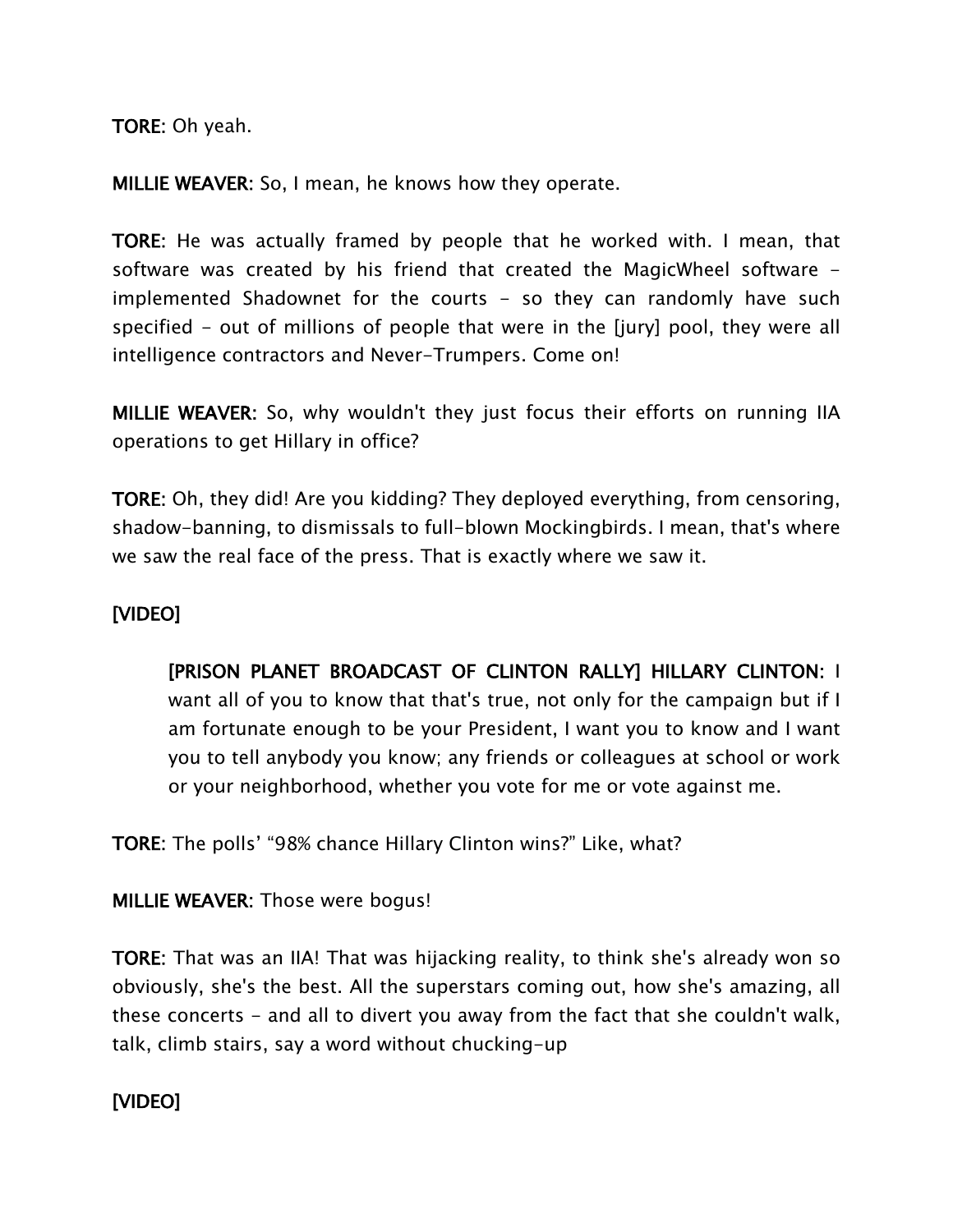[ALEX JONES YOUTUBE CHANNEL] MILLIE WEAVER: Hillary Clinton is on stage right now, as we speak and she is coughing non-stop.

TORE: Did she like chuck-up a lung or something that one day? That was super weird

PATRICK BERGY: There is a definitely some context that needs to be understood in the relationship between General Jones, Obama and Hillary Clinton.

General Jones was originally offered by Obama the position of Secretary of State. He accepted. He talked to his family, he accepted. And then two days later, without even telling him, which was kind of a jerk move to do, Obama turned around and tapped Hillary Clinton.

And I know that Jones - Jim Jones told me that his dad was really offended by that. And then, he was offered and accepted the role the position of National Security Advisor but actually, considered turning it down, because he was so offended by and was so upset by what had happened.

MILLIE WEAVER: What would be the point of taking Hillary out of the equation, to then get Trump in, to then want to just impeach him?

PATRICK BERGY: Well, because he wasn't their choice. These people hate Trump.

[VIDEO]

#### [CNN BROADCAST] LINDSEY GRAHAM: He's a jackass.

PATRICK BERGY: We're talking about, at the time –

MILLIE WEAVER: That would just make Pence in charge.

PATRICK BERGY: Well, do you think John McCain would have rather had Pence in charge? You think Lindsey Graham would rather have Pence? Lindsey Graham was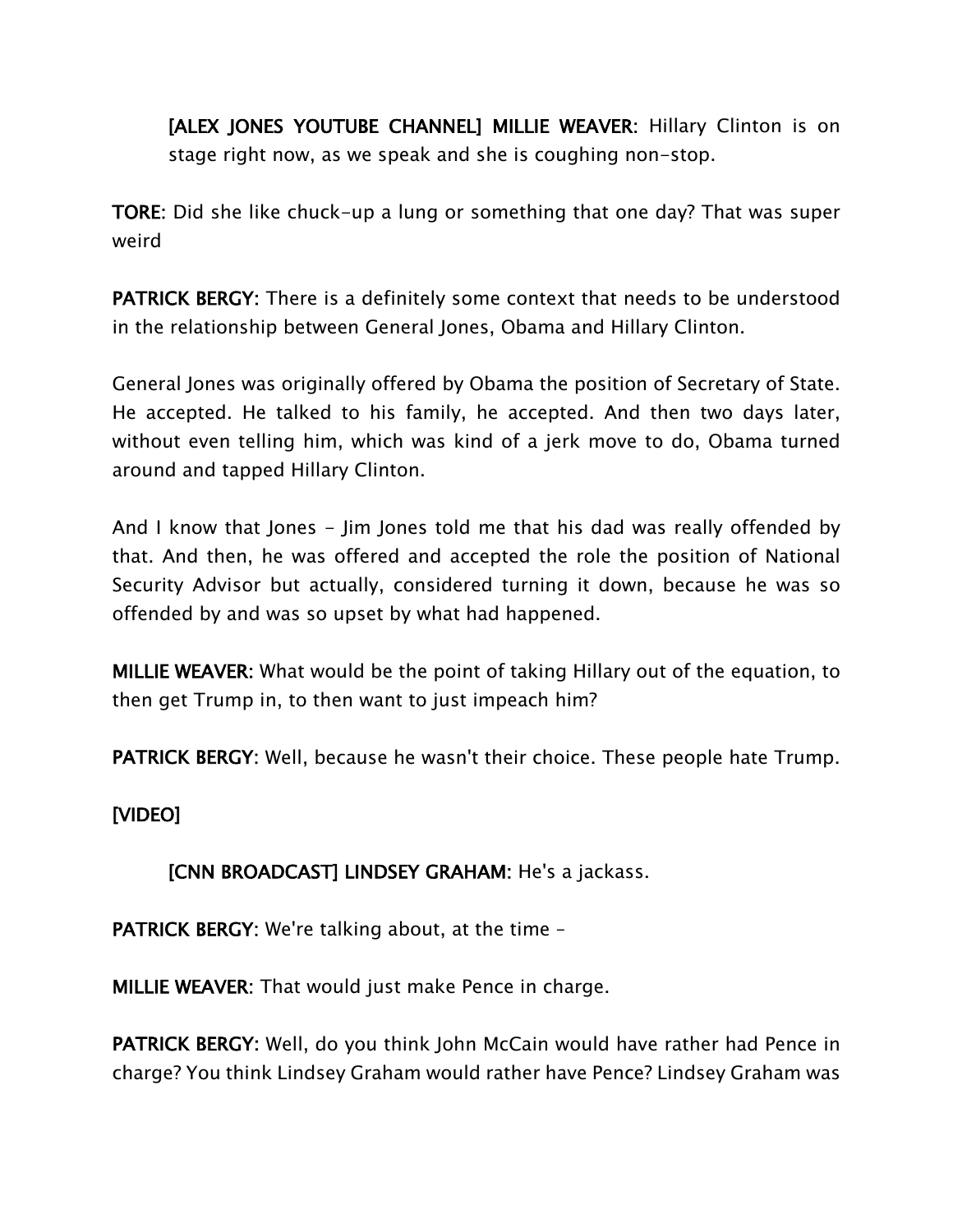so frustrated with Trump, he took his phone and smashed it on YouTube, because Trump gave out his phone number. Trump drove that man crazy.

MILLIE WEAVER: Trump got in the way of the Big Game, a contest between contractors and subcontractors over who gets first dibs on defense, security and tech contracts.

## [AUDIO]

[RED STATE RADIO TORE SAYS SHOW] TORE: Mueller, since I think it was August of 2016 was well aware that I had in my possessions portions of the DNC mirrored server in February and March, did you know that?

ROGER STONE: No, I did not.

TORE: And when my private life was collapsing, the same exact day - not without a minute of separation - I was served by Barack Hussein Obama's attorney, three years later to come and talk about it. Did you know that?

ROGER STONE: I did not know that, either.

TORE: They went as hard as they could. Stone, the same thing. They went with nothing, look, Mueller called him in for these emails and talking about WikiLeaks - when I had actual portions of the DNC server, like even Mueller knew I had it.

PATRICK BERGY: Why did Mueller never call me back? When I went to him and told him about all this information and spoke to him for 15 minutes? Every one of these people are so corrupt. It's not even funny.

TORE: The Swamp already knew, in August of 2016 that the information was compromised by people and they knew what type of people had accessed that information but they didn't know who.

PATRICK BERGY: Some people will say, "Well, maybe they're investigating." Well, how can you investigate it, if you don't ever call me back? And you don't ever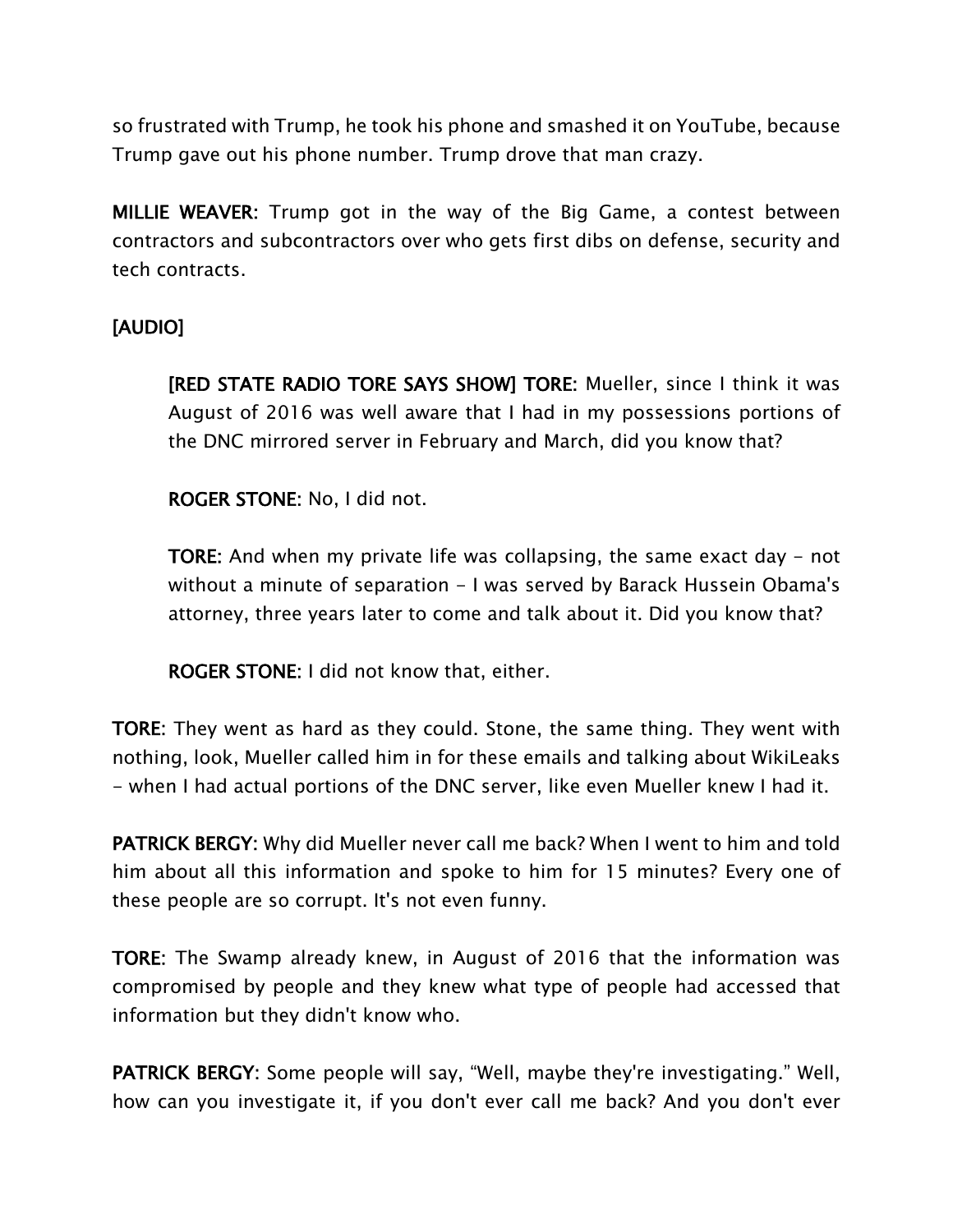really – because, there's a lot of things that I need to be able to explain to them that I can't say, outside of a classified environment.

So if they are investigating it, they certainly aren't doing it with all the information.

TORE: Stop, stop, stop. We all know it was a fix!

MILLIE WEAVER: Did the DOJ outsource the Mueller Investigation to CGI?

TORE: Well, yes they did. So, I'll tell you what happened. I actually, for my listeners on air, I interviewed former Acting Attorney General Whitaker.

#### [AUDIO]

[RED STATE RADIO TORE SAYS SHOW] TORE: I want to ask you something. You were Chief of Staff for Jeff Sessions, so there's obviously contracts that are signed, like you know how you hire vendors?

I wanted to know why, during the Mueller probe, we spent over \$40 million in waste management to a Canadian company that works with Canadian intelligence? Sounds like paper shredding.

FORMER ACTING AG MATTHEW WHITAKER: Yeah, this is the thing, we need watchdogs and something I did before I came to Washington, DC was run a watchdog group that asked these types of questions and to make sure that that there's not waste, fraud, abuse.

TORE: So, why is our Department of Justice outsourcing to Canadian intelligence companies access to the Mueller Investigation?

MILLIE WEAVER: That definitely seems improper. Now, this Canadian company, how much were they paying? And were they paying them with tax dollars?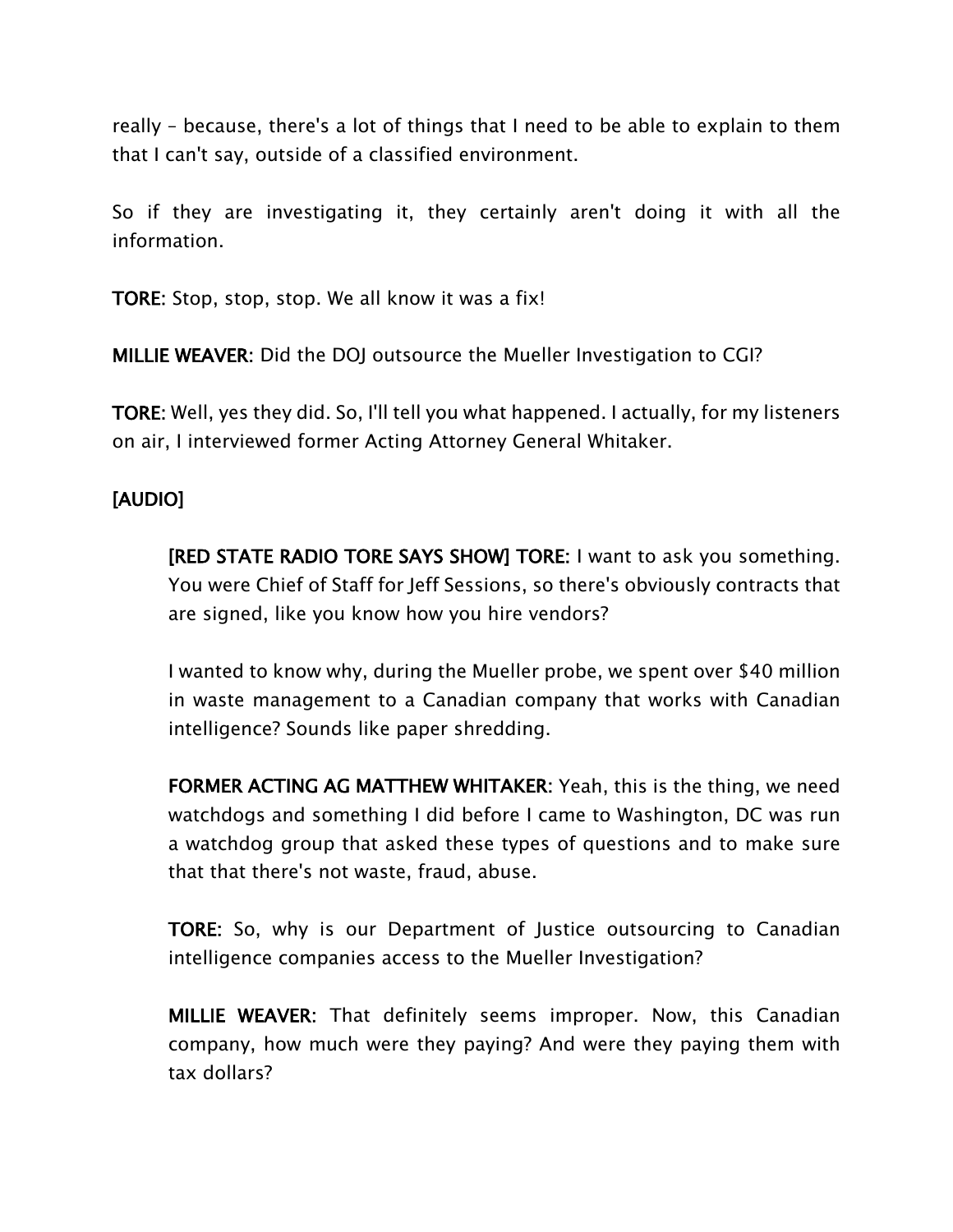TORE: We have to ask ourselves why would we use federal tax dollars and upwards of \$40 million to have them do paper shredding for Mueller and administrative tasks and emptying garbage cans? That sounds like a leaking opportunity! That sounds like, why are we getting foreign nationals involved in an investigation, that we're supposedly investigating the President - the sitting President of the United States?

MILLIE WEAVER: From CGI's involvement in the passport fiasco in 2008 to CGI involved in the Mueller Investigation we see how contractors have the ability to both perform and clean up their own dirty work.

TORE: I think it's about time people understand what happened and I made it no secret that I know what happened.

So, Seth Rich worked for the DNC. He was asked, just like I, he was asked, "Hey, why don't you go image the DNC server, right there, since you're there for us, so we can keep it safe." And he did so.

And he uploaded it where he was told. So, he uploaded it where he was supposed to. And there were a lot of "mes" that saw it, "mes" meaning a group of friends that I have, where we sit and talk String Theory and Predictive Analytics on the Undernet.

So, we find this and it's like, "Whoa! Treasure trove!" Copied. And we fractioned it, so that way we can download it, because it was so massive. And that's what happened.

So I'll tell you what happened to Seth Rich. So, he did his job, as he was asked at the same time the RNC was also hacked. Again, Brennan's MO. "Let's hack!" And the hack was done on purpose, so you can delete information, insert information and of course, with them putting Cambridge Analytica and sending them over to President Trump - which was a trap, okay - that was a trap um you clearly can see.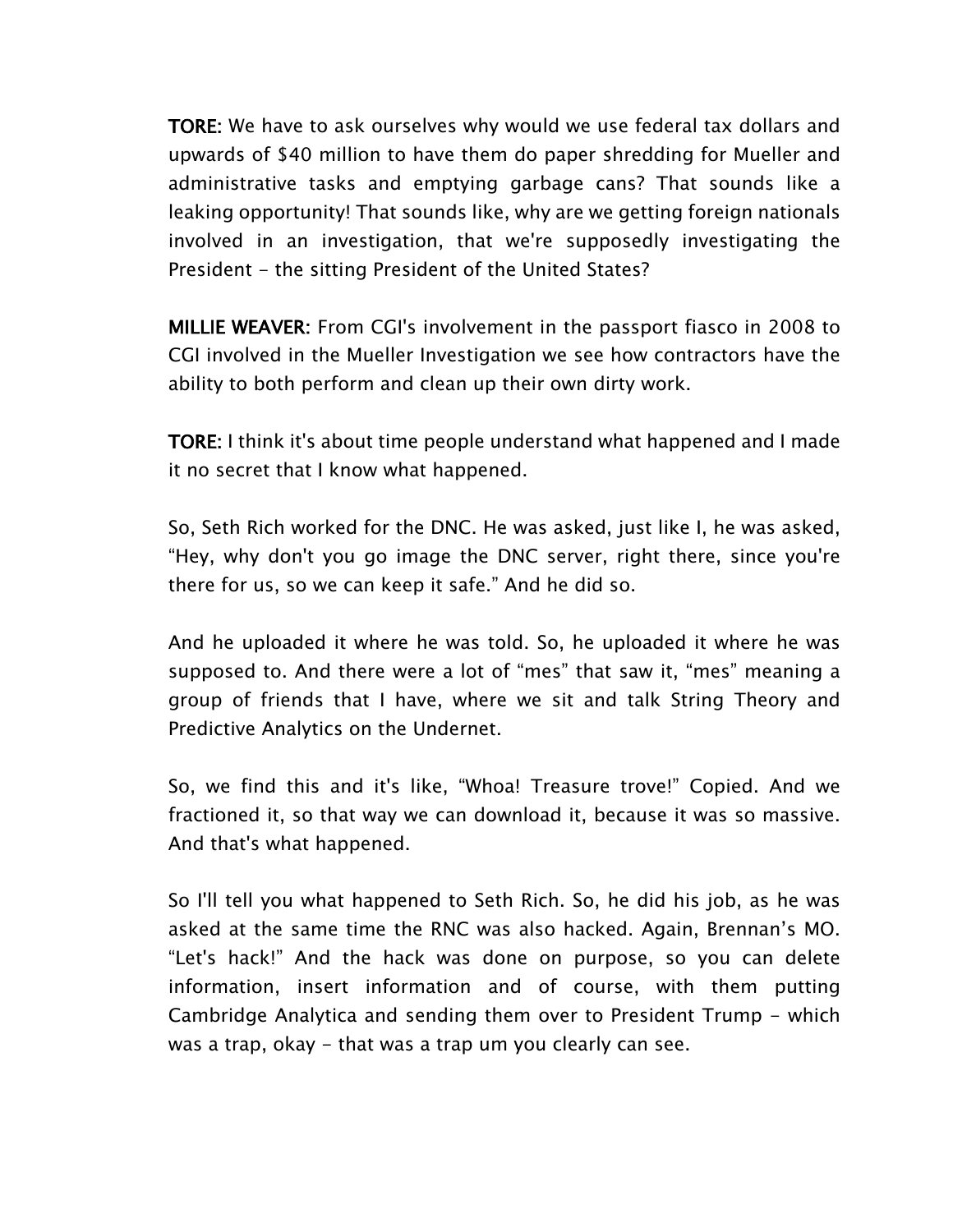They hacked the RNC - you mean, you had someone within the GOP do it for you, because no one died there. And yes, some of those emails escaped, because that is what was considered "mitigation". You have to give them something really bad.

And so, when he saw that they had retroactively changed things; the stories and the rumors going in, seeing the Bernie Sanders elections were being stolen, the DNC was all about Hillary, not about real elections, that it was all rigged, he came in contact with a guy named Sean Lucas.

### [VIDEO]

[OAN BROADCAST] SEAN LUCAS: We did make contact with somebody from the democratic national committee's office and they've been served. Democracy has prevailed today.

TORE: So, they decided, oh yeah, maybe we can get it out to someone else. And it was not to Julian Assange, direct. And both of those guys are dead.

### [VIDEO]

[OAN BROADCAST]: But in a bizarre twist of events on August 2nd less than one month after serving the subpoena, Lucas was reported dead.

TORE: Hillary's emails were still being examined. They had to get rid of the evidence. And the only way that they can access the whole DNC server is if there was a breach and that's how you can go in and change things.

This is why the FBI never asked for the server. That's the real story. So, as Seth Rich thought, that what he was doing was correct, later on, he realized it was not. That's why there was such a big gap. They didn't need to find him, they needed to find out who had it and they already knew that I, myself had portions of the DNC server and others, in March and February.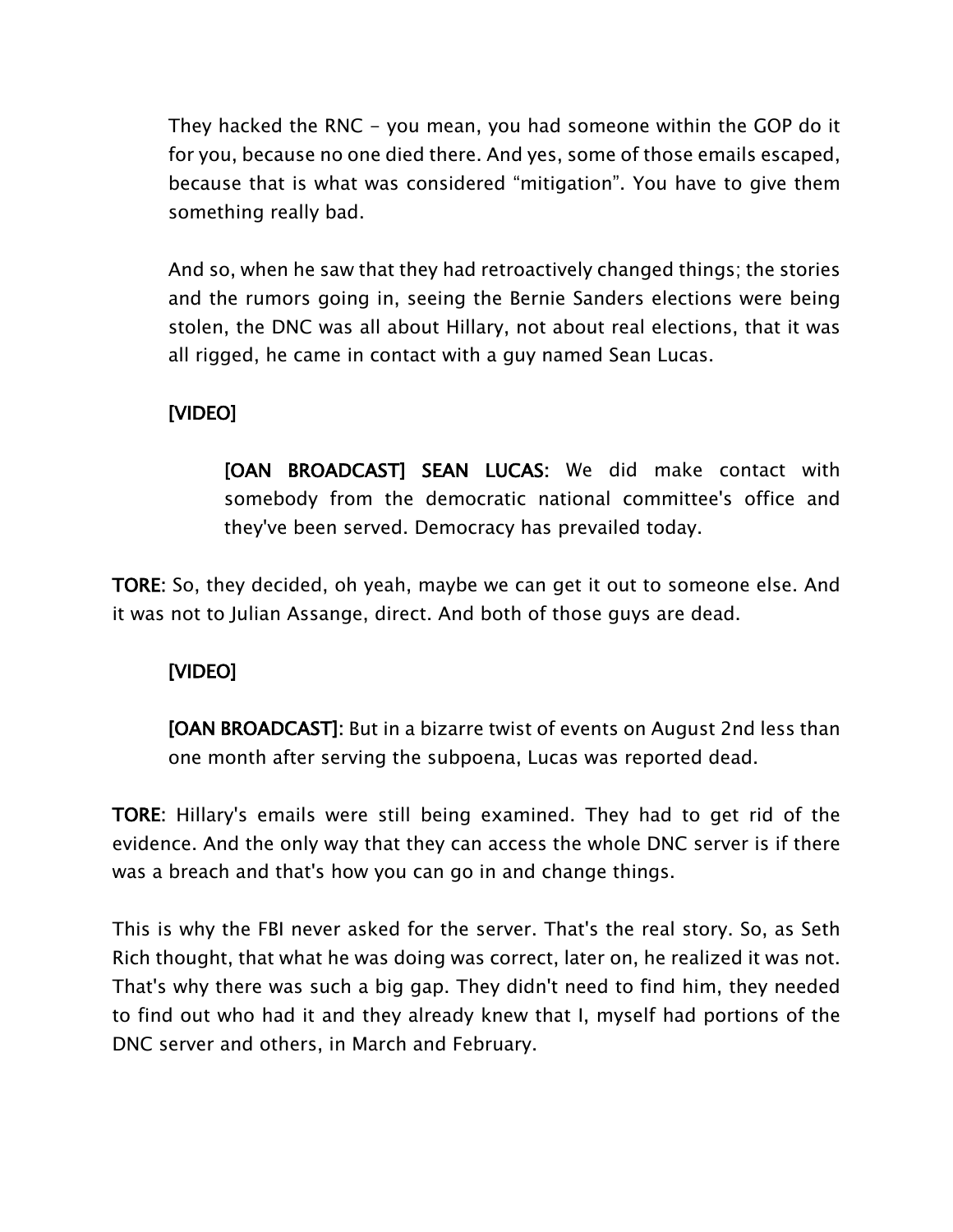Obama's lawyer, for Seth Rich, three years later says, "You need to come and tell us about Seth Rich."

I was like, "I don't need to do anything. I don't know who you're trying to -"

"You're being subpoenaed!"

"I can't bring you anything because you're three years too late."

And for the record, usually, they're going to be three minutes too late. You know, Hillary doesn't have a patent on hammers or city dumps or Bleach Bit or, or, or…

MILLIE WEAVER: Didn't CrowdStrike initially investigate the DNC server, creating the whole "Russia hacked the election" scenario?

### [VIDEO]

[CNN BROADCAST. "TRUMP SLAMS 'RIDICULOUS US INTEL ON RUSSIAN HACKING'"] DMITRI ALPEROVITCH: When the DNC hired us back in May, we actually came in and deployed our technology, called Falcon on all the systems inside that corporate network.

WOLF BLITZER: Who were these people that were actually doing the hacking of the DNC?

DMITRI ALPEROVITCH: There were two groups; two independently-working groups that we associate with Russian intelligence agencies. One of them was associated with GRU, the primary military intelligence agency in Russia.

PATRICK BERGY: CrowdStrike, owned by that Alperovitch guy, who is a Senior Advisor on the Atlantic Council!

When President Trump called up the Ukrainian President, what did he ask him for? The CrowdStrike servers, right? Again, all immediate, direct colleagues, like the brown bag lunch at this big star chamber that you can imagine existing there!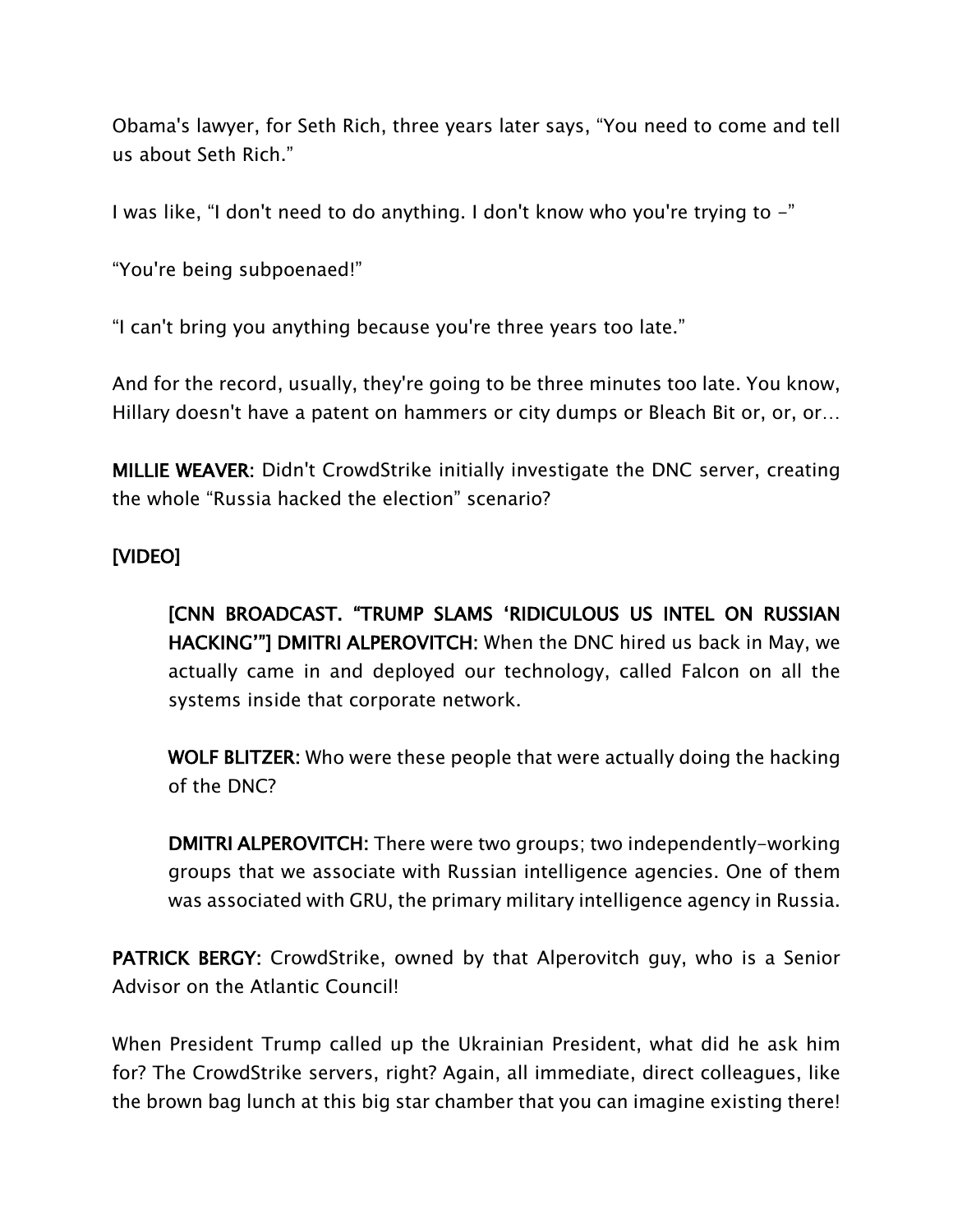### [VIDEO]

#### [DR. STRANGELOVE (1964)] PETER SELLERS: I'm sorry, Mr. President.

PATRICK BERGY: They're all there! What can we do? Orange Man Bad! What are the statistical odds, of that Six Degrees of Kevin Bacon existing on virtually everybody connected to the Russian Dossier and the impeachment? The only other person that directly connected to both of them is President Trump - and he's on the receiving end of it!

But yet you never hear this man's name.

TORE: General Jones. That's the guy that heads up ClearForce. That's the guy that took Shadownet and made it what it is. That's the guy that resold, reinvented Shadownet, to create the MagicWheel at the DC courts, to make sure that they get the most compromised juries put together for anyone that they didn't want.

PATRICK BERGY: When General Jones was tapped as the Chairman of the Board of the Atlantic Council to replace Jon Huntsman, one of the first orders of business that he did with the Atlantic Council was to create a partnership with Facebook.

That happened a month after Mark Zuckerberg sat in front of Congress.

### [VIDEO]

[C-SPAN BROADCAST OF SENATE JUDICIARY & COMMERCE COMMITTEES JOINT HEARING] MARK ZUCKERBERG: I mean, they did not want their information to be sold to Cambridge Analytica by a developer and that happened. And it happened on our watch. So even though we didn't do it, I think we have a responsibility to be able to prevent that and be able to take action sooner.

PATRICK BERGY: So, a month after they do that, Facebook partners with General Jones at the Atlantic Council to "restore election integrity worldwide", right? So,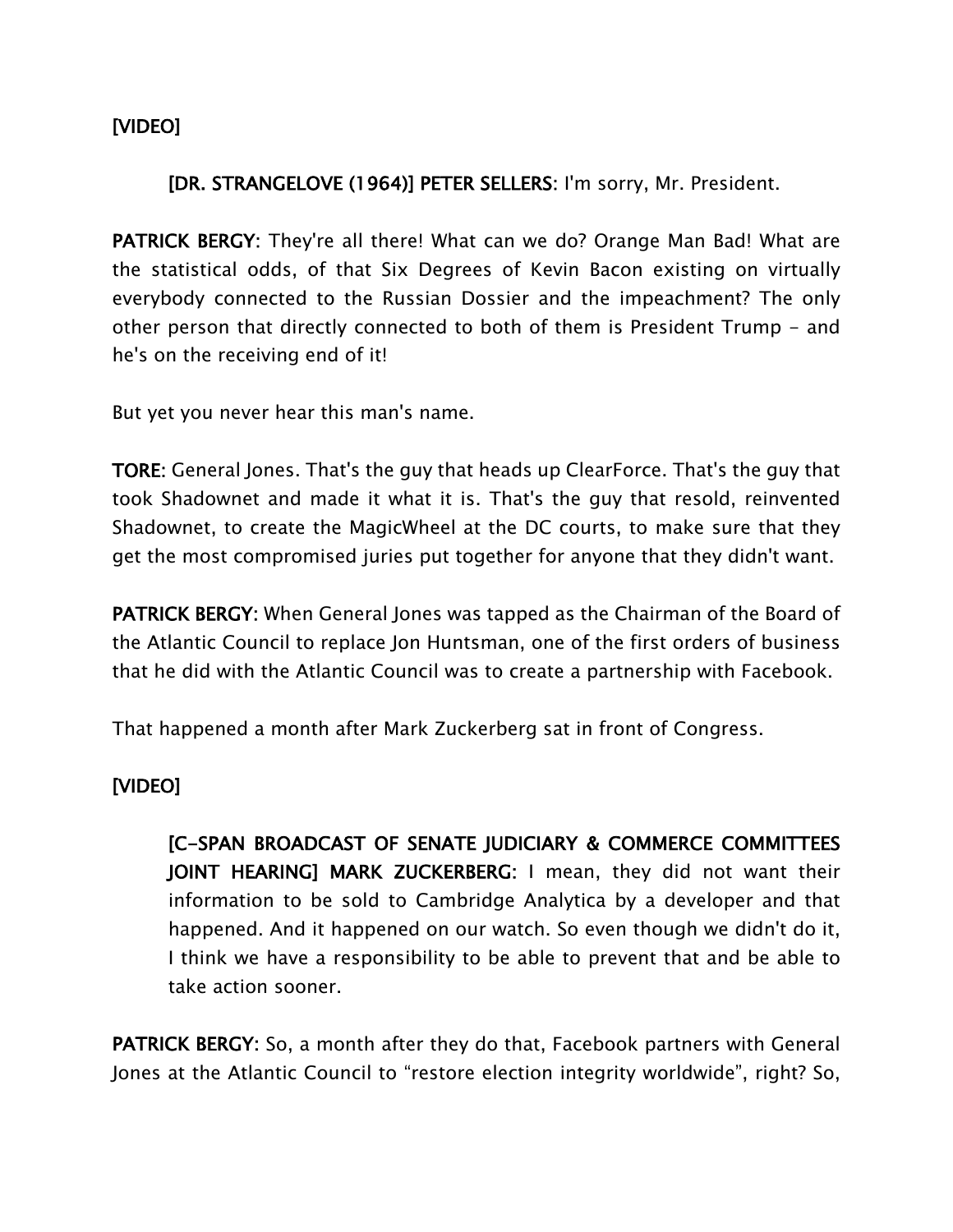the best out of 7 billion people on the planet, Mark Zuckerberg picks the owner of the Shadownet.

### [VIDEO]

[UNKNOWN BROADCAST]: President Donald Trump and Mike Pence both ran ads on Facebook that included a symbol of an upside down red triangle. Facebook today removed the ads.

[CBS THIS MORNING BROADCAST]: Facebook has taken action against what it calls "harmful misinformation" from President Trump. The company deleted a post by the President that included a false statement.

PATRICK BERGY: To "restore election integrity worldwide". We all know that he was connected – directly-connected - to Cambridge Analytica, through PSYGroup and WikiStrat. So, essentially, what they did was they partnered with Cambridge Analytica, again.

MILLIE WEAVER: This also explains why Facebook went to Atlantic Council, aka Jones to fix the Cambridge Analytica problem. They needed to cover their IIA tracks.

What you've seen, with the recent riots surrounding George Floyd's death, from your perspective, does that look like an IIA operation?

PATRICK BERGY: Absolutely. Nothing feels natural about what's going on. More stuff is fake and fabricated, right now in the news than what's actually real. When I say fake or fabricated, I mean like you have the truth and it's being represented to you with a very specific slant. It's so far beyond Russia spending some money on some Facebook ads, right? If you believe that, then they've already won.

TORE: So, that's how it works.

MILLIE WEAVER: It's like the movie, 'Wag the Dog', quite literally.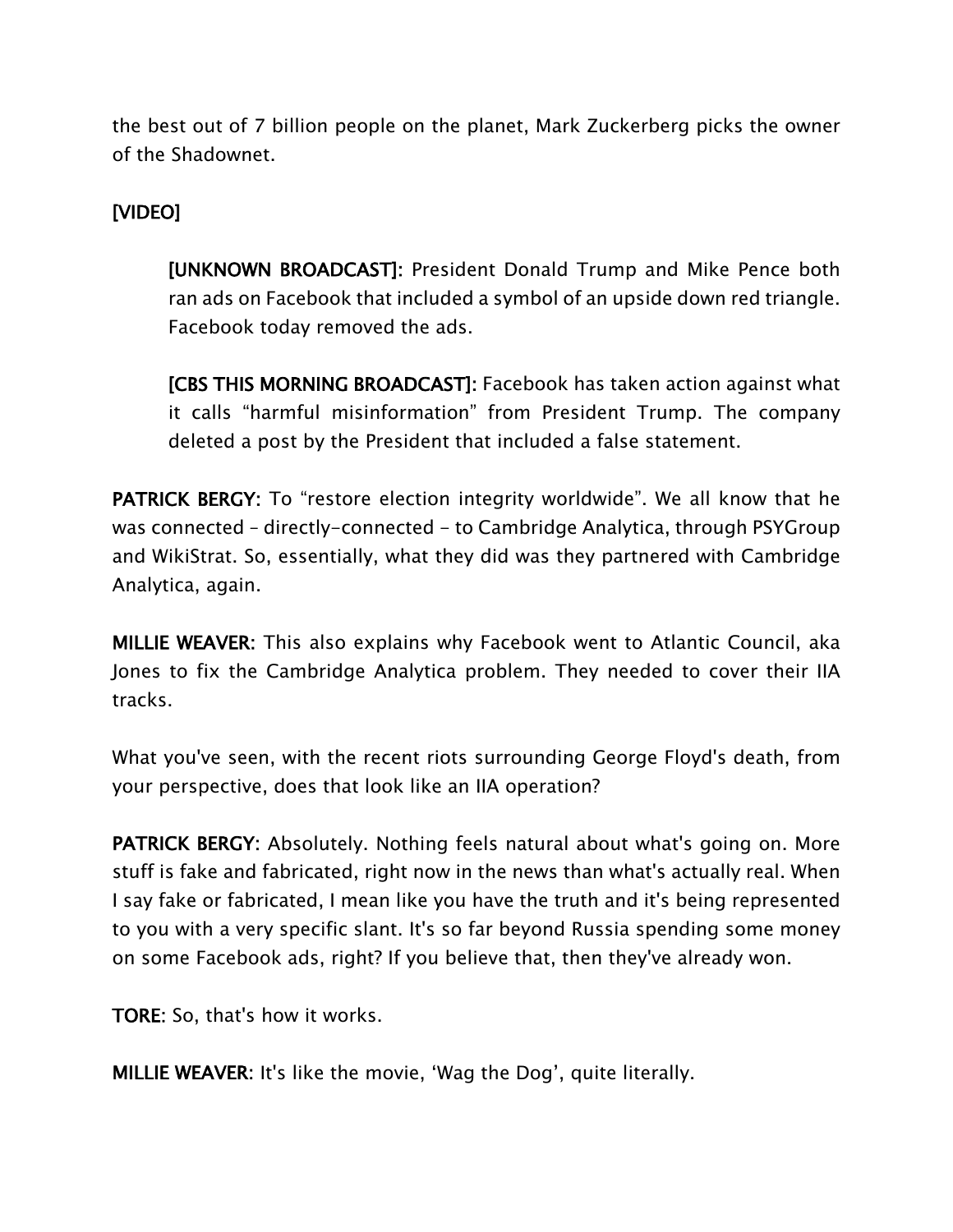TORE: Well, you know, movies tell a lot of stories and it's almost as if they're making fun of us.

MILLIE WEAVER: They made fun of Alex Jones when he used to point out all these False Flags. I mean, I guess that's just a term he was using, but if you actually look, what he was pointing out in a lot of instances was IIA operations.

## [VIDEO]

[BBC BROADCAST ON 9/11. REPORTER DESCRIBES WTC 7 COLLAPSE 23 MINS BEFORE IT HAPPENED] MALE ANCHOR: Jane, what more can you tell us about the Salomon Brothers building and its collapse?

JANE: As you can see behind me, the Trade Center appears to be still burning we are getting information now that one of the other buildings, Building 7 in the World Trade Center complex is on fire and has either collapsed or is collapsing.

TORE: Well, but he didn't know the term IIA, so it would be easier for people to understand someone's "hacking your reality", because now, in this day and age of computing, that makes more sense to people. They understand it more. "Oh, 'hack my reality'! You mean, change the way I see things?"

And that is exactly what an IIA is. It's just that it's software churning out, "Oh, you need to do this, to get this outcome," Kind of like using that Shadownet in the DC courts and saying, "Oh, Prosecutor, you want him to go to jail and you want a guilty verdict? Well, we're going to have to pool it out. And then, when a pool of jury people come, all of them are potential to give you a guilty verdict.

So then, you pick from all the people that will give you a guilty verdict, so there's no chance that you'll win - and even Matt Whitaker said that on my on my show. He said the judges are corrupt.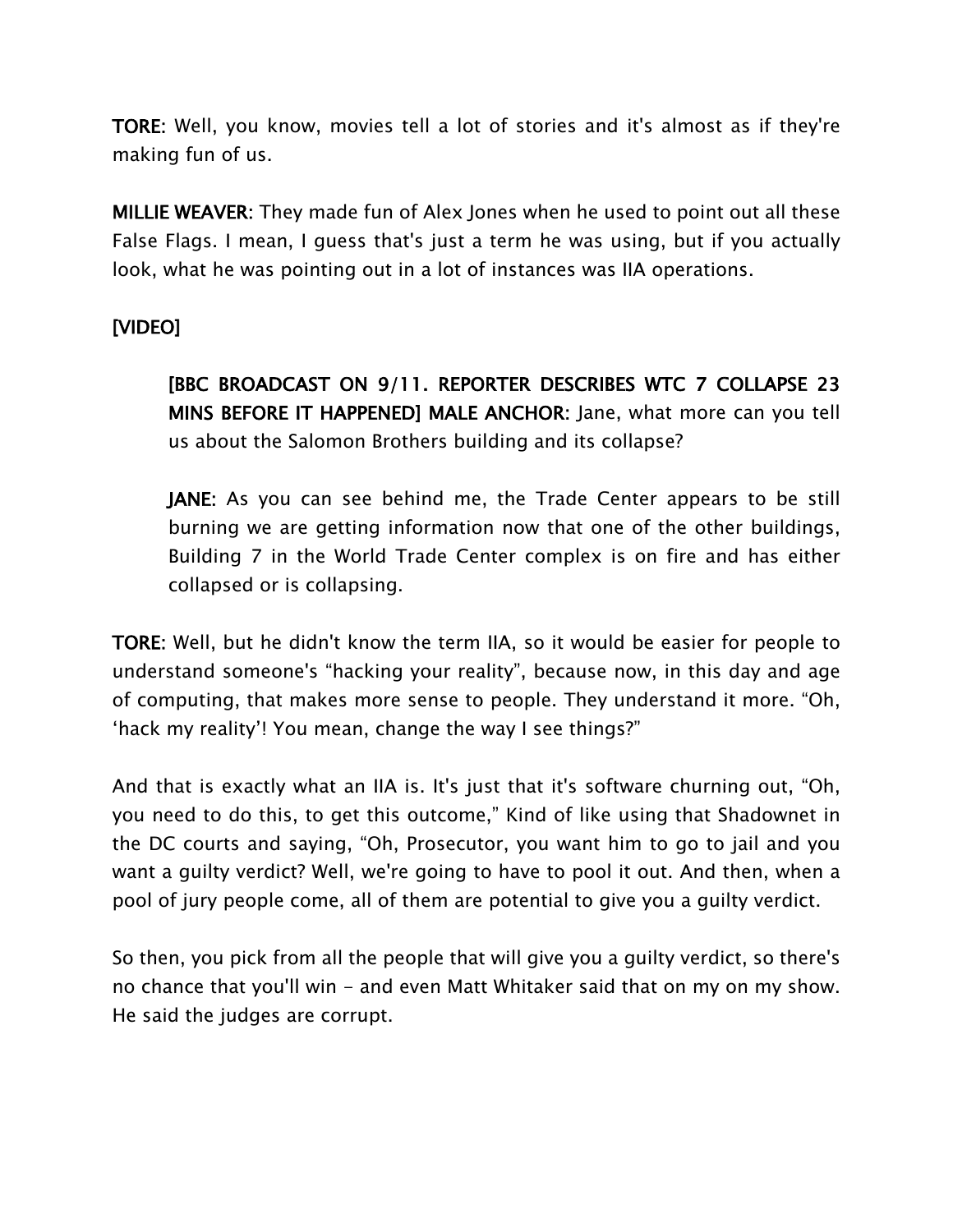MILLIE WEAVER: That's a major problem for the justice system, if people are able to use that technology in jury selection to be able to predict who's gonna you know throw their vote a certain way

TORE: Is anyone stopping them?

MILLIE WEAVER: That's a major problem right there.

TORE: It is and roger stone with this commutation will solve it because this is where it all comes to the surface.

#### [AUDIO]

[RED STATE RADIO 'TORE SAYS' SHOW APRIL 22, 2020] TORE: How do you think your jury pool was selected?

ROGER STONE: Well obviously, I don't know. I do know that, based on the statistics on the District of Columbia, that is that the statistical improbability of my jury having a single Republican should be impossible. The statistical impossibility of my jury having a single military veteran should be impossible. The statistical possibility of my jury having no jurors with less than a college education is impossible. But that was the case.

TORE: Well, what if I told you, Roger that your jury was actually selected. The jury pooled the grander jury pool right before the voidier, they say where you select and approve and deny  $-$  the majority of it was actually plugged into a program - but see this program wanted to select a jury pool that would get you a guilty verdict, no matter what.

Hence the odds, like you say are so far-fetched. So the question is, who was the company who was the vendor that was used to select your greater pool for the jury? And if your lawyer was to able to able to find that or ask that question, I would not be surprised if you see the name General Hayden pop up.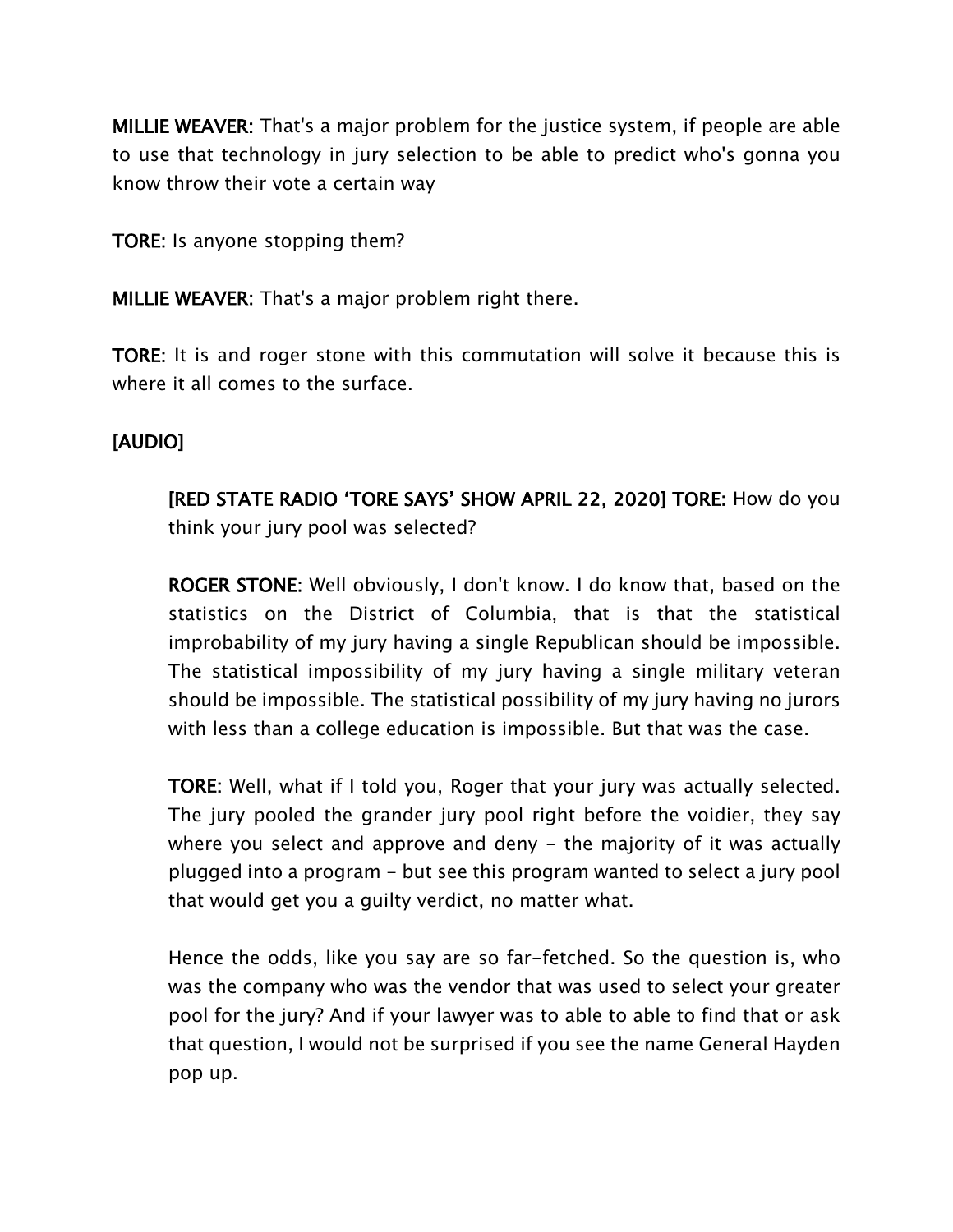ROGER STONE: I do think it might strengthen the possibility of my appeal it, should that become necessary. I will never plead guilty to something I didn't do. It's a matter that does require some research and I appreciate you bringing it up.

MILLIE WEAVER: It's amazing. It's like 'Minority Report' in real time, today.

PATRICK BERGY: ClearForce is what they built. It's the next iteration of the Shadownet. They took the cycle, they took the profile, personas and profile capabilities, they added real-time criminal background, travel, financial, medical, added all these things in, to create predictive behavioral profiles that determine whether or not you're likely to steal or leak.

ClearForce actually sells this to HR, right? So, you could actually go into a job, apply for it, not get the job, because an application with an algorithm designed by Obama's National Security Advisor and/or Obama's CIA Director determined that you were predictively likely to steal or leak, in some 'Minority Report'-like fashion – and you may never, ever steal or leak but you might lose a job, because something read all your posts and looked at your information and determined it.

KORE: Think about it. If people knew just how bad it is. Think about how many things he's changing and how much money they're taking. I mean, think of all the money they're going to lose in contracting. He's stopped the clearances.

Remember, "once you're out now we pull your clearance"? He did that. Remember? So now, all the future generals or all the future intelligence community persons don't get to use their clearance. If you're out, it's finished.

PATRICK BERGY: You guys were paying me, as taxpayers were paying me, as the Information Assurance Security Officer, to protect our National Security. So y'all should want to get to the bottom of this as much as anybody, as much as I do.

But it's very personal to me, I won't deny that.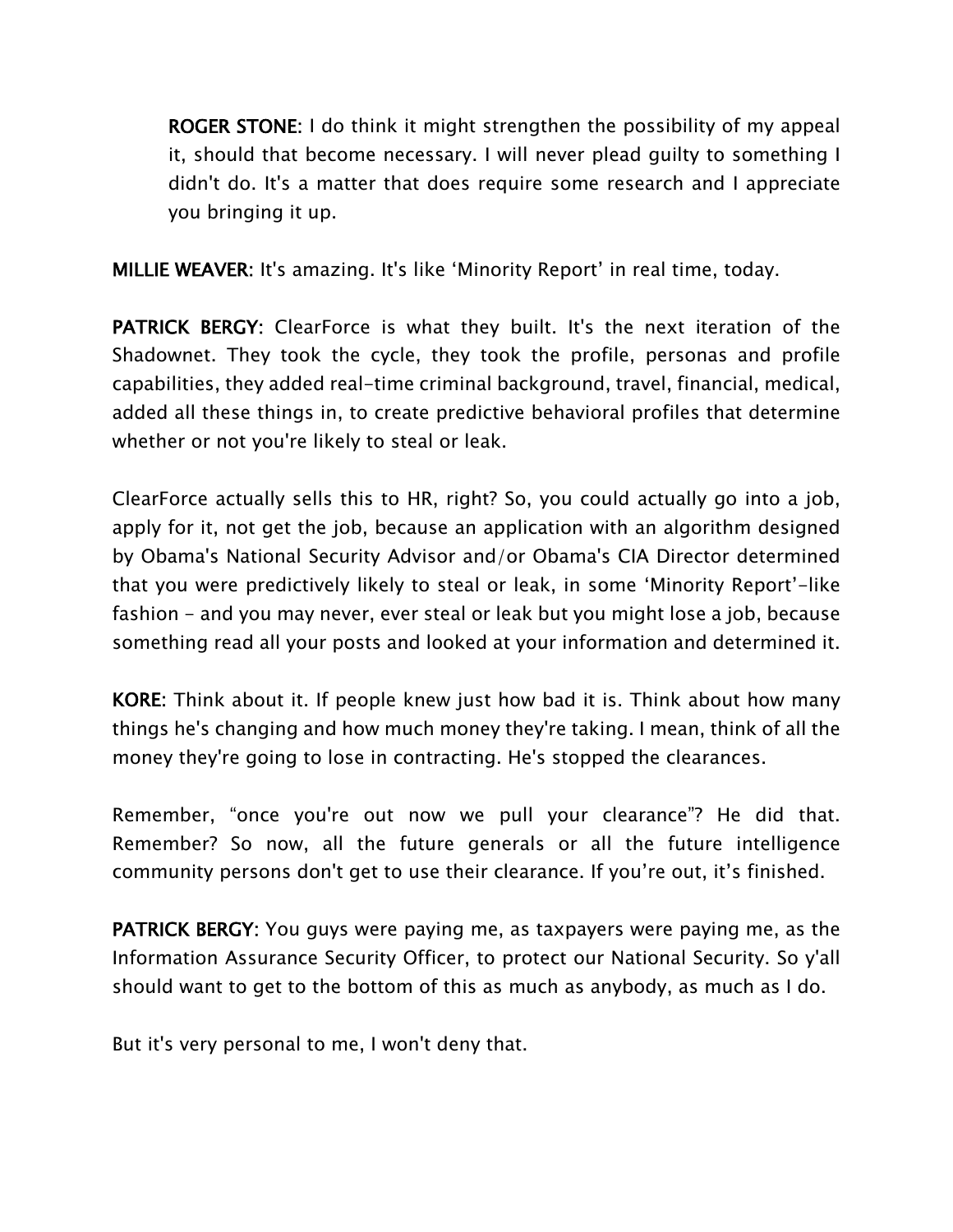TORE: When you have your [Joint Chiefs of Staff – General Dunford?] trying to usurp your president by penning in an anonymous letter to the New York Times, that's a big problem.

MILLIE WEAVER: This is the biggest and boldest move towards the ultimate surveillance state ever made and it's near completion.

Micromanaging this technology on a global scale would require integrating it with Artificial Intelligence. Imagine Artificial Intelligence autonomously operating the Shadownet and ClearForce.

Interpol's 2019 publication, 'Artificial Intelligence and Robotics for Law Enforcement' reveals we are already there:

"Although films such as 'Minority Report' and 'Robocop' may not present the most attractive depiction of the future of advanced technologies in law enforcement, understanding how these technologies can be applied by law enforcement agencies for the safety and security of our global community is of critical importance.

### [VIDEO]

[NBC BROADCAST OF POLICE DRONE]: Keep a safe distance of six feet from others.

MILLIE WEAVER: Short from a major PR rollout, there is an international push for autonomous law enforcement to remove the human factor. Several features of the Interpol program indicate that they are using an iteration of Shadownet and ClearForce technology. This March 2017 United States Patent issued to Jim Jones III and ClearForce spells it out:

"Systems and methods for electronically monitoring humans to determine potential risk." Several diagrams in this patent look identical to the dashboard layout of the Shadownet the patent mentions integration with US and international databases, local law enforcement and individual state databases, all